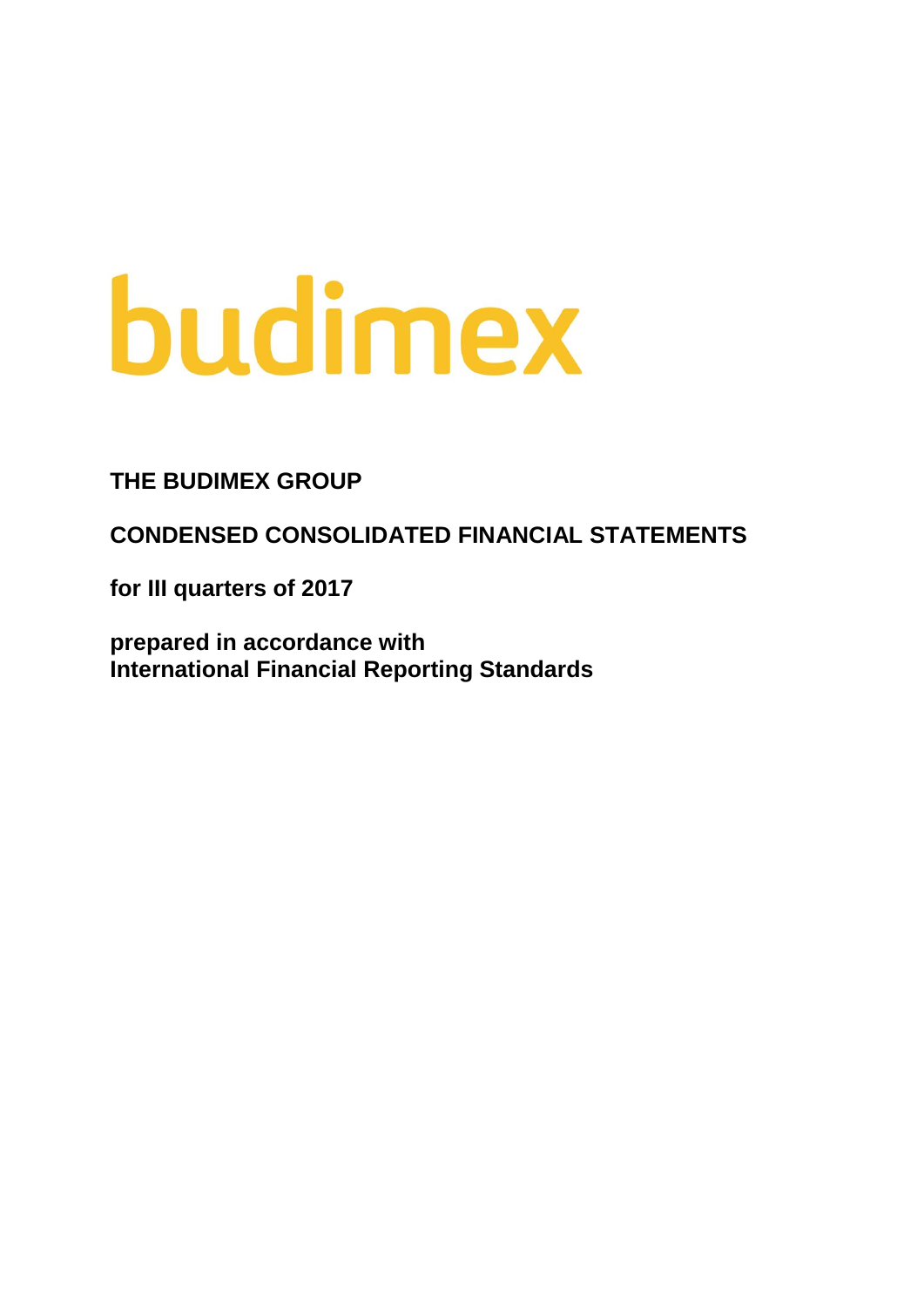## budimex

*(all amounts are expressed in PLN thousand)*

#### **Table of contents**

| 1.   |                                                                                                       |  |
|------|-------------------------------------------------------------------------------------------------------|--|
| 1.1. |                                                                                                       |  |
| 1.2. |                                                                                                       |  |
| 1.3. | Description of the changes in the composition of the Group together with the indication of their      |  |
|      |                                                                                                       |  |
| 2.   |                                                                                                       |  |
| 3.   |                                                                                                       |  |
| 3.1. | Accounting policies and basis of preparing the consolidated financial statements of the Budimex       |  |
|      |                                                                                                       |  |
| 3.2. | Changes in accounting principles and the method of preparation of financial statements 13             |  |
| 3.3. |                                                                                                       |  |
| 4.   | Descriptions of factors and events which had a material effect on the financial result of the Budimex |  |
|      |                                                                                                       |  |
| 5.   |                                                                                                       |  |
| 6.   | Net sales of finished goods, goods for resale, raw materials and services by categories 18            |  |
| 6.1. |                                                                                                       |  |
| 6.2. |                                                                                                       |  |
| 6.3. |                                                                                                       |  |
| 7.   |                                                                                                       |  |
| 8.   | Factors which will affect results achieved by the Group in a period covering at least the quarter 20  |  |
| 9.   | The main events in the third quarter of 2017 and significant events after 30 September 2017 21        |  |
| 10.  |                                                                                                       |  |
| 11.  | The Management Board's position on the feasibility of results stated in the financial forecasts       |  |
|      | published earlier for the year in view of the financial results presented in the quarterly report in  |  |
|      |                                                                                                       |  |
| 12.  | Statement of ownership of shares of Budimex SA or rights to such shares (options) held by the         |  |
|      | managing or supervisory persons of Budimex SA as at the date of publication of this report together   |  |
|      |                                                                                                       |  |
| 13.  | Proceedings pending as at 30 September 2017 before court, competent arbitration body or any public    |  |
|      |                                                                                                       |  |
| 14.  |                                                                                                       |  |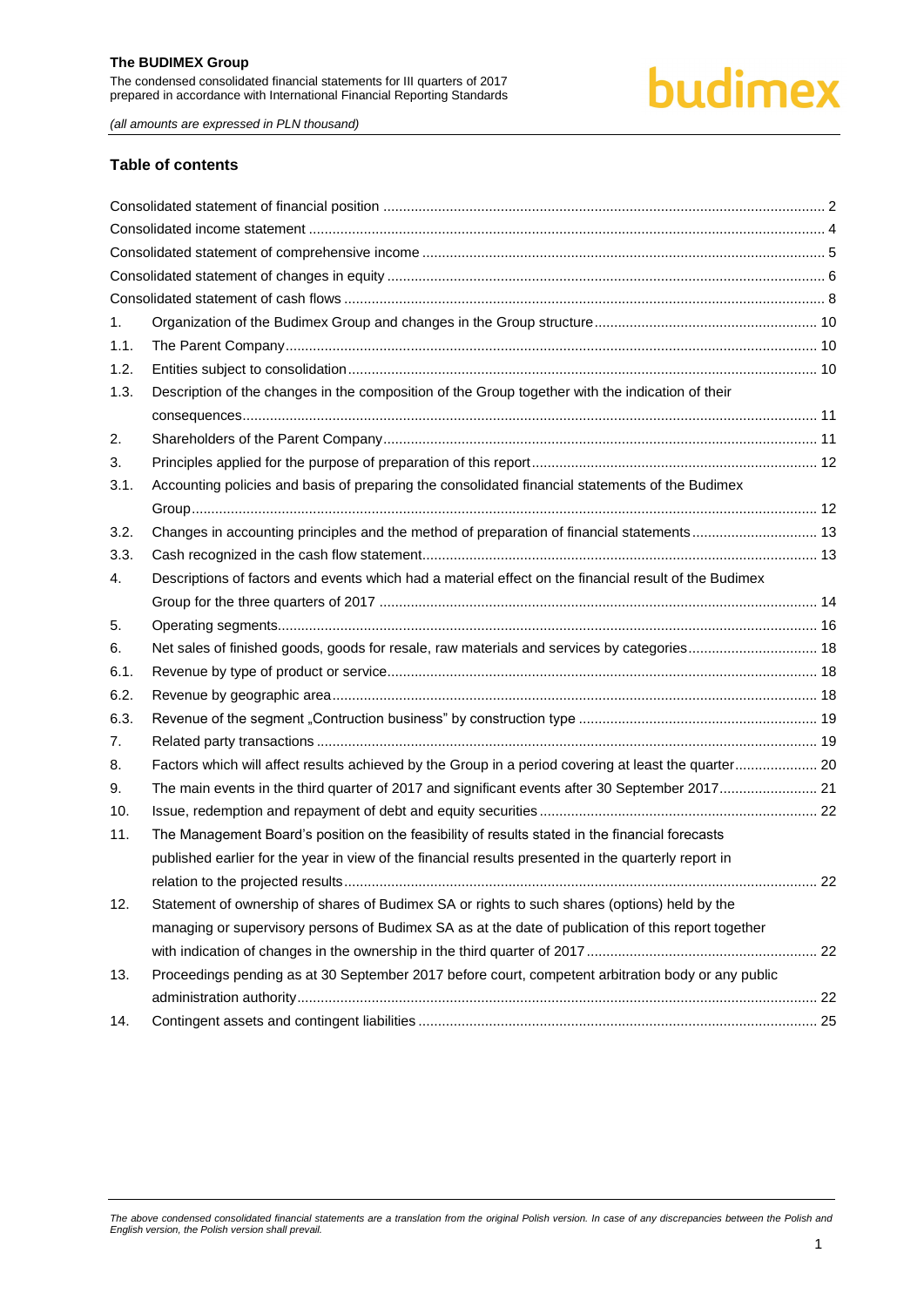*(all amounts are expressed in PLN thousand)*

#### <span id="page-2-0"></span>**Consolidated statement of financial position**

| <b>ASSETS</b>                                                          | 30 September 2017 | 31 December 2016 |
|------------------------------------------------------------------------|-------------------|------------------|
| Non-currents (long-term) assets                                        |                   |                  |
| Property, plant and equipment                                          | 140 700           | 114 674          |
| Investment properties                                                  | 24 782            | 25 581           |
| Intangible assets                                                      | 28 377            | 29 9 26          |
| Goodwill of subordinated entities                                      | 73 237            | 73 237           |
| Investments in equity accounted entities                               | 40 692            | 43 4 27          |
| Available-for-sale financial assets                                    | 9 3 9 6           | 9 3 9 6          |
| Retentions for construction contracts                                  | 29 29 7           | 23 3 3 3         |
| Trade and other receivables                                            | 36 785            | 36 256           |
| Receivables from service concession agreement                          | 46 352            | 46 096           |
| Other financial assets                                                 | 65 225            | 10 0 35          |
| Deferred tax assets                                                    | 430 257           | 444 975          |
| Total non-current (long-term) assets                                   | 925 100           | 856936           |
| <b>Current (short-term) assets</b>                                     |                   |                  |
| Inventories                                                            | 1 413 401         | 1 183 649        |
| Trade and other receivables                                            | 765 754           | 516720           |
| Retentions for construction contracts                                  | 27 584            | 30 818           |
| Amounts due and receivable from customers under construction contracts | 821 921           | 288 456          |
| Current tax assets                                                     | 376               | 194              |
| Other financial assets                                                 | 232 371           | 1758             |
| Cash and cash equivalents                                              | 1 393 375         | 2 715 134        |
| Total current (short-term) assets                                      | 4 654 782         | 4736729          |
| <b>TOTAL ASSETS</b>                                                    | 5 579 882         | 5 593 665        |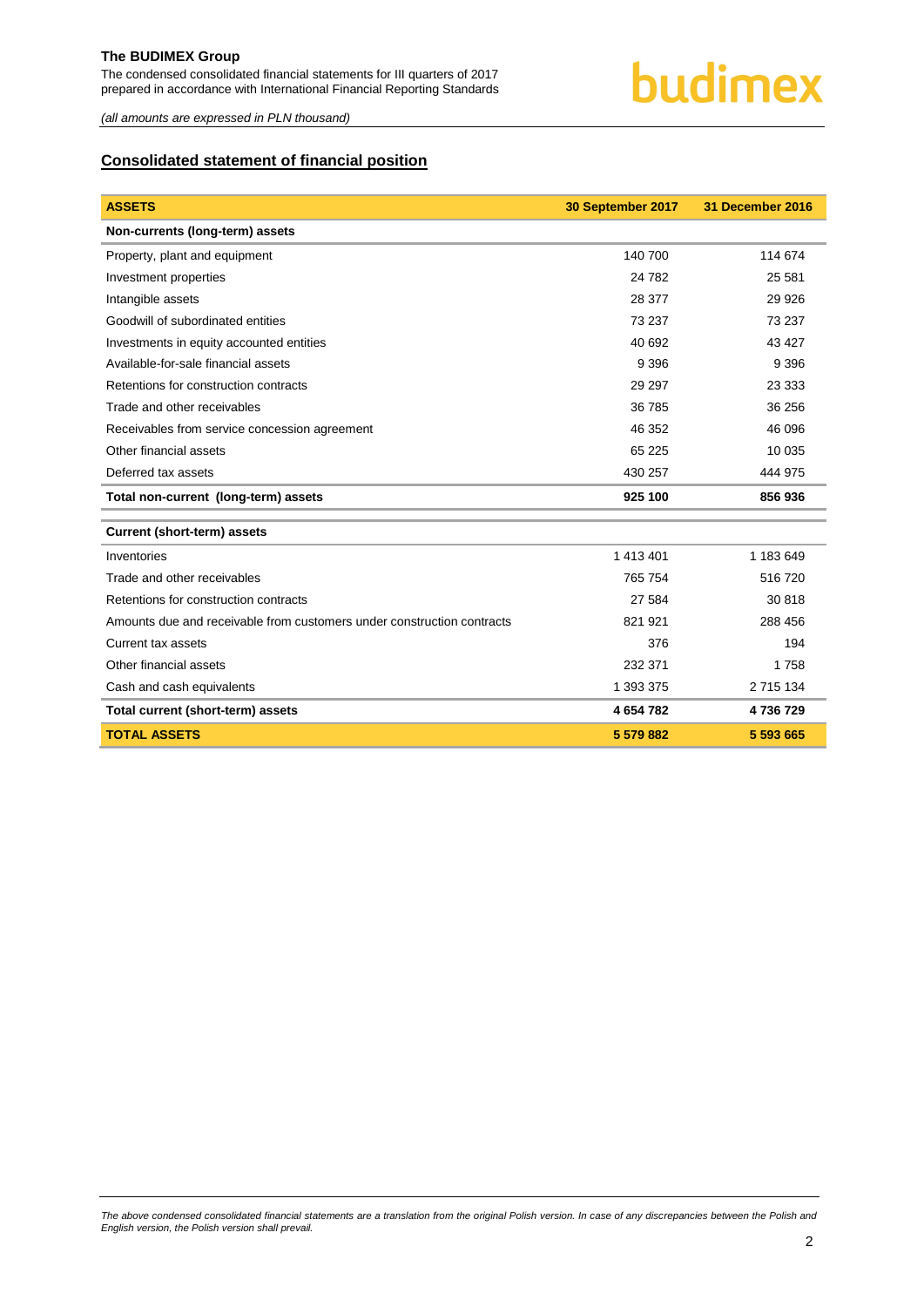The condensed consolidated financial statements for III quarters of 2017 prepared in accordance with International Financial Reporting Standards

*(all amounts are expressed in PLN thousand)*

#### **Consolidated statement of financial position (cont.)**

| <b>EQUITY AND LIABILITIES</b>                                             | 30 September 2017 | <b>31 December 2016</b> |
|---------------------------------------------------------------------------|-------------------|-------------------------|
| Equity                                                                    |                   |                         |
| <b>Issued capital</b>                                                     | 145 848           | 145 848                 |
| Share premium                                                             | 87 163            | 87 163                  |
| Other reserves                                                            | 4 7 2 5           | 4725                    |
| Foreign exchange differences on translation of foreign operations         | 5448              | 5 5 2 5                 |
| Retained earnings                                                         | 513 164           | 558 116                 |
| Total shareholders' equity attributable to the shareholders of the Parent | 756 348           | 801 377                 |
| Equity attributable to non-controlling interests                          | 669               | 4 4 4 3                 |
| <b>Total equity</b>                                                       | 757 017           | 805 820                 |
| <b>Liabilities</b>                                                        |                   |                         |
| Non-current (long-term) liabilities                                       |                   |                         |
| Loans, borrowings and other external sources of finance                   | 80 037            | 62 333                  |
| Retentions for construction contracts                                     | 208 668           | 206 147                 |
| Provision for long-term liabilities and other charges                     | 244 478           | 210 303                 |
| Retirement benefits and similar obligations                               | 7937              | 7937                    |
| Other financial liabilities                                               | 2 4 2 7           | 1984                    |
| Total non-current (long-term) liabilities                                 | 543 547           | 488704                  |
| <b>Current (short-term) liabilities</b>                                   |                   |                         |
| Loans, borrowings and other external sources of finance                   | 27 263            | 20 276                  |
| Trade and other payables                                                  | 1602228           | 1 520 870               |
| Retentions for construction contracts                                     | 213 364           | 186 244                 |
| Amounts due and payable to customers under construction contracts         | 1 0 21 5 23       | 1 352 639               |
| Deferred income                                                           | 1 2 2 1 9 4 8     | 1 002 017               |
| Provision for short-term liabilities and other charges                    | 176 799           | 161 835                 |
| Current tax liability                                                     | 11 922            | 52 820                  |
| Retirement benefits and similar obligations                               | 1 4 2 2           | 1 4 2 2                 |
| Other financial liabilities                                               | 2849              | 1 0 1 8                 |
| Total current (short-term) liabilities                                    | 4 279 318         | 4 299 141               |
| <b>Total liabilities</b>                                                  | 4 822 865         | 4787845                 |
| <b>TOTAL EQUITY AND LIABILITIES</b>                                       | 5 579 882         | 5 593 665               |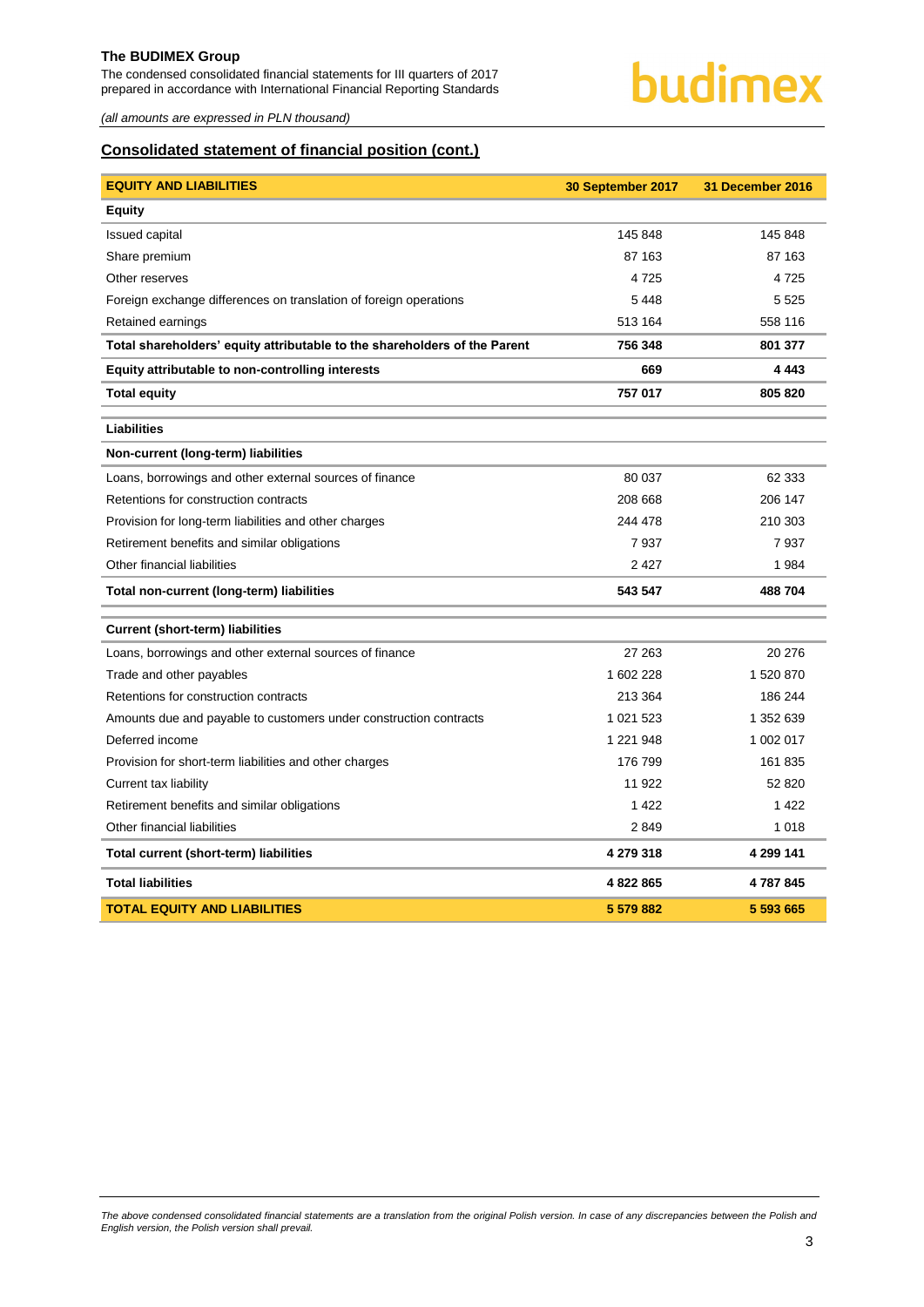The condensed consolidated financial statements for III quarters of 2017 prepared in accordance with International Financial Reporting Standards

*(all amounts are expressed in PLN thousand)*

#### <span id="page-4-0"></span>**Consolidated income statement**

|                                                                                                 |           | 9-month period<br>ended 30 September |           | 3-month period<br>ended 30 September |
|-------------------------------------------------------------------------------------------------|-----------|--------------------------------------|-----------|--------------------------------------|
|                                                                                                 | 2017      | 2016                                 | 2017      | 2016                                 |
| <b>Continuing operations</b>                                                                    |           |                                      |           |                                      |
| Net sales of finished goods, goods for resale, raw materials<br>and services                    | 4 553 359 | 4 119 008                            | 1831587   | 1 689 308                            |
| Cost of finished goods, goods for resale, raw materials and<br>services sold                    | (3971496) | (3623592)                            | (1601818) | (1494166)                            |
| <b>Gross profit on sales</b>                                                                    | 581 863   | 495 416                              | 229 769   | 195 142                              |
| Selling expenses                                                                                | (24516)   | (22898)                              | (8213)    | (8151)                               |
| Administrative expenses                                                                         | (153 488) | (148 480)                            | (51166)   | (49219)                              |
| Other operating income                                                                          | 37 529    | 32 918                               | 17 114    | 6012                                 |
| Other operating expenses                                                                        | (15096)   | (47933)                              | (10366)   | (13031)                              |
| <b>Operating profit</b>                                                                         | 426 292   | 309 023                              | 177 138   | 130753                               |
| Finance income                                                                                  | 26 878    | 31 801                               | 8 2 2 3   | 8 1 2 7                              |
| Finance costs                                                                                   | (29932)   | (26 545)                             | (9462)    | (8069)                               |
| Share in net profits/ (losses) of equity accounted<br>subordinates                              | (2735)    | (781)                                | 915       | (257)                                |
| <b>Gross profit</b>                                                                             | 420 503   | 313 498                              | 176814    | 130 554                              |
| Income tax                                                                                      | (83 293)  | (61905)                              | (34 385)  | (25 479)                             |
| Net profit from continuing operations                                                           | 337 210   | 251 593                              | 142 429   | 105 075                              |
| Net profit for the period                                                                       | 337 210   | 251 593                              | 142 429   | 105 075                              |
| of which:                                                                                       |           |                                      |           |                                      |
| Attributable to the shareholders of the Parent                                                  | 337039    | 251 091                              | 142 401   | 105 024                              |
| Attributable to non-controlling interests                                                       | 171       | 502                                  | 28        | 51                                   |
|                                                                                                 |           |                                      |           |                                      |
| Basic and diluted earnings per share attributable<br>to the shareholders of the Parent (in PLN) | 13.20     | 9.84                                 | 5.58      | 4.11                                 |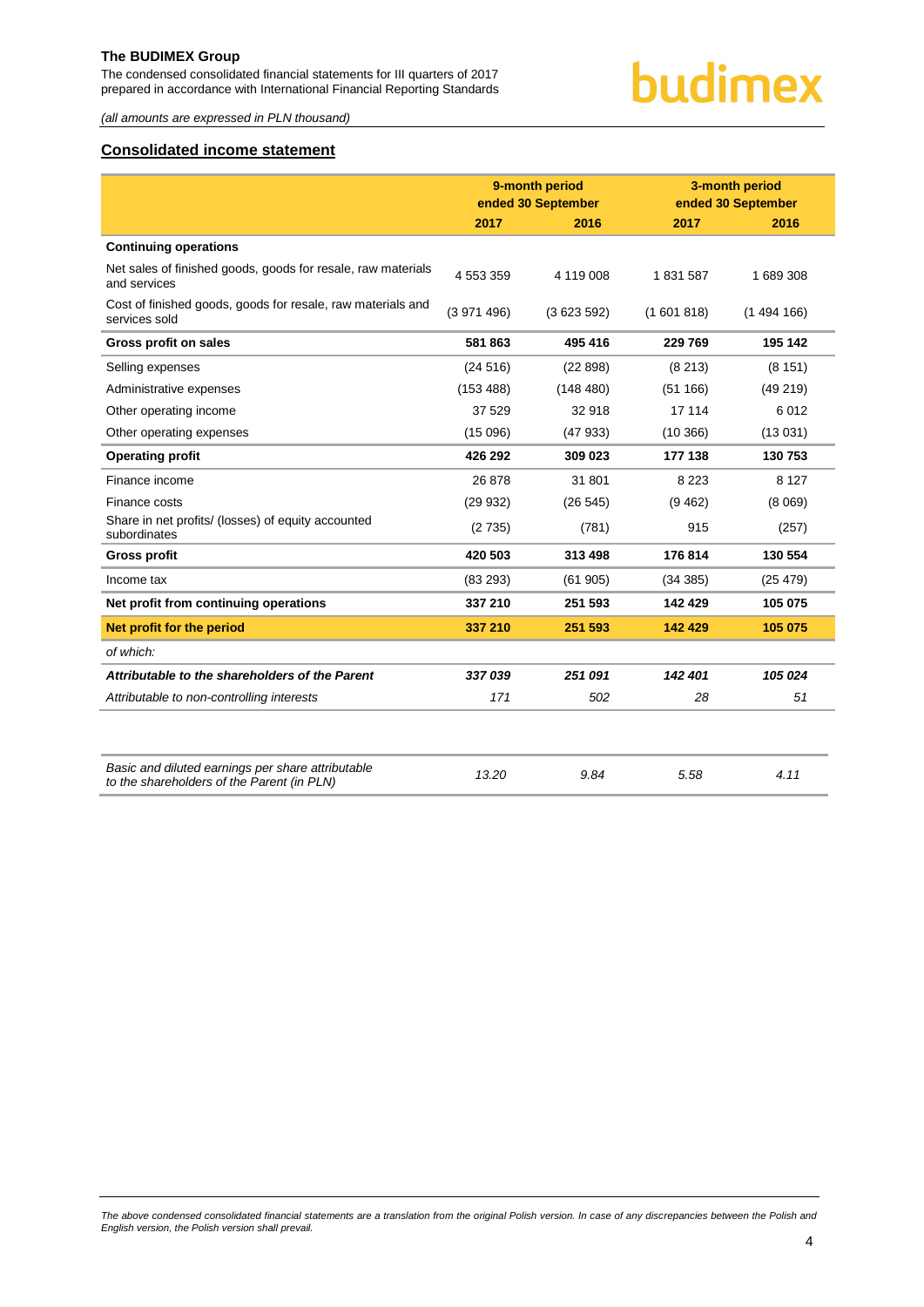The condensed consolidated financial statements for III quarters of 2017 prepared in accordance with International Financial Reporting Standards

*(all amounts are expressed in PLN thousand)*

#### <span id="page-5-0"></span>**Consolidated statement of comprehensive income**

|                                                                                        | 9-month period ended<br><b>30 September</b> |         |         | 3-month period ended<br><b>30 September</b> |
|----------------------------------------------------------------------------------------|---------------------------------------------|---------|---------|---------------------------------------------|
|                                                                                        | 2017                                        | 2016    | 2017    | 2016                                        |
| Net profit for the period                                                              | 337 210                                     | 251 593 | 142 429 | 105 075                                     |
| Other comprehensive income which:                                                      |                                             |         |         |                                             |
| Items to be reclassified to profit or loss upon satisfaction of<br>certain conditions: |                                             |         |         |                                             |
| Foreign exchange differences on translation of foreign<br>operations                   | (77)                                        | (220)   | 212     | (257)                                       |
| Income tax related to components of other comprehensive<br>income                      |                                             |         |         |                                             |
| Will not be subsequently reclassified to profit or loss:                               |                                             |         |         |                                             |
| Actuarial gains/(losses)                                                               |                                             |         |         |                                             |
| Income tax related to components of other comprehensive<br>income                      |                                             |         |         |                                             |
| Other comprehensive income                                                             | (77)                                        | (220)   | 212     | (257)                                       |
| Total comprehensive income for the period                                              | 337 133                                     | 251 373 | 142 641 | 104 818                                     |
| Of which:                                                                              |                                             |         |         |                                             |
| Attributable to the shareholders of the Parent                                         | 336 962                                     | 250871  | 142 613 | 104 767                                     |
| Attributable to non-controlling interests                                              | 171                                         | 502     | 28      | 51                                          |
|                                                                                        |                                             |         |         |                                             |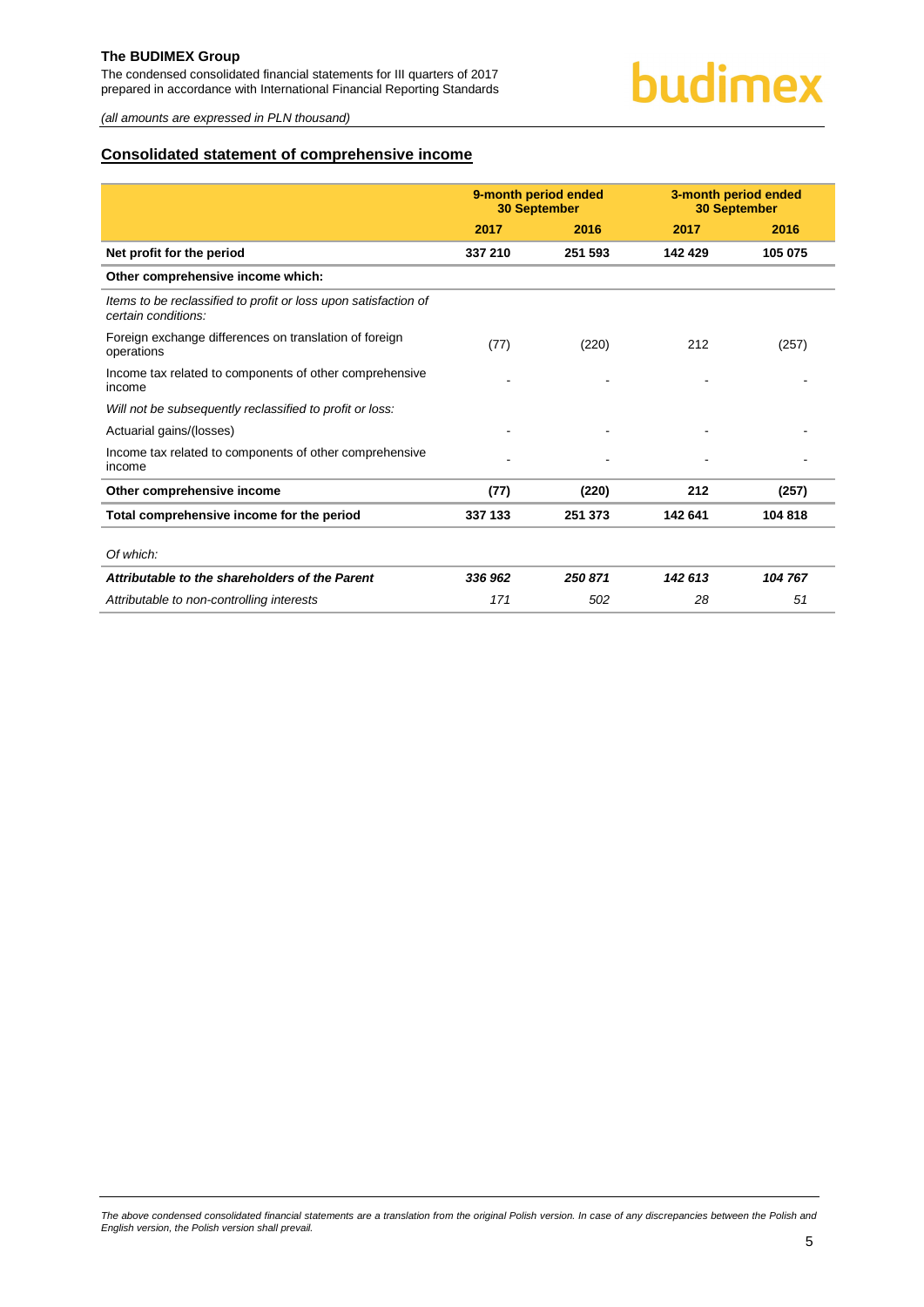*(all amounts are expressed in PLN thousand)*



#### **Consolidated statement of changes in equity**

<span id="page-6-0"></span>

|                                              |                       |                         |                                | Non-<br>controlling<br>interests   | <b>Total</b><br>equity                                                |                 |              |                |          |
|----------------------------------------------|-----------------------|-------------------------|--------------------------------|------------------------------------|-----------------------------------------------------------------------|-----------------|--------------|----------------|----------|
|                                              |                       |                         |                                | <b>Other reserves</b>              | <b>Foreign</b>                                                        | <b>Retained</b> | <b>Total</b> |                |          |
|                                              | <b>Issued capital</b> | <b>Share</b><br>premium | <b>Share-based</b><br>payments | <b>Actuarial</b><br>gains/(losses) | exchange<br>differences on<br>translation of<br>foreign<br>operations | earnings        |              |                |          |
|                                              |                       |                         |                                |                                    |                                                                       |                 |              |                |          |
| Balance as at 1 January 2017                 | 145 848               | 87 163                  | 7 1 7 1                        | (2446)                             | 5 5 2 5                                                               | 558 116         | 801 377      | 4 4 4 3        | 805 820  |
| Profit for the period                        |                       | $\sim$                  |                                |                                    | $\blacksquare$                                                        | 337 039         | 337 039      | 171            | 337 210  |
| Other comprehensive income                   | $\sim$                | $\sim$                  | $\overline{\phantom{a}}$       | $\blacksquare$                     | (77)                                                                  |                 | (77)         |                | (77)     |
| Total comprehensive income for<br>the period | $\blacksquare$        | $\blacksquare$          | $\overline{\phantom{a}}$       | $\blacksquare$                     | (77)                                                                  | 337 039         | 336 962      | 171            | 337 133  |
| <b>Dividends</b>                             | $\sim$                | $\sim$                  | $\sim$                         | $\overline{\phantom{a}}$           | $\sim$                                                                | (382696)        | (382696)     | $\blacksquare$ | (382696) |
| Increase in share in subsidiaries            | $\sim$                | $\sim$                  | $\overline{\phantom{a}}$       | $\overline{\phantom{a}}$           | $\blacksquare$                                                        | 705             | 705          | (3945)         | (3 240)  |
| <b>Balance as at 30 September 2017</b>       | 145 848               | 87 163                  | 7 1 7 1                        | (2446)                             | 5 4 4 8                                                               | 513 164         | 756 348      | 669            | 757 017  |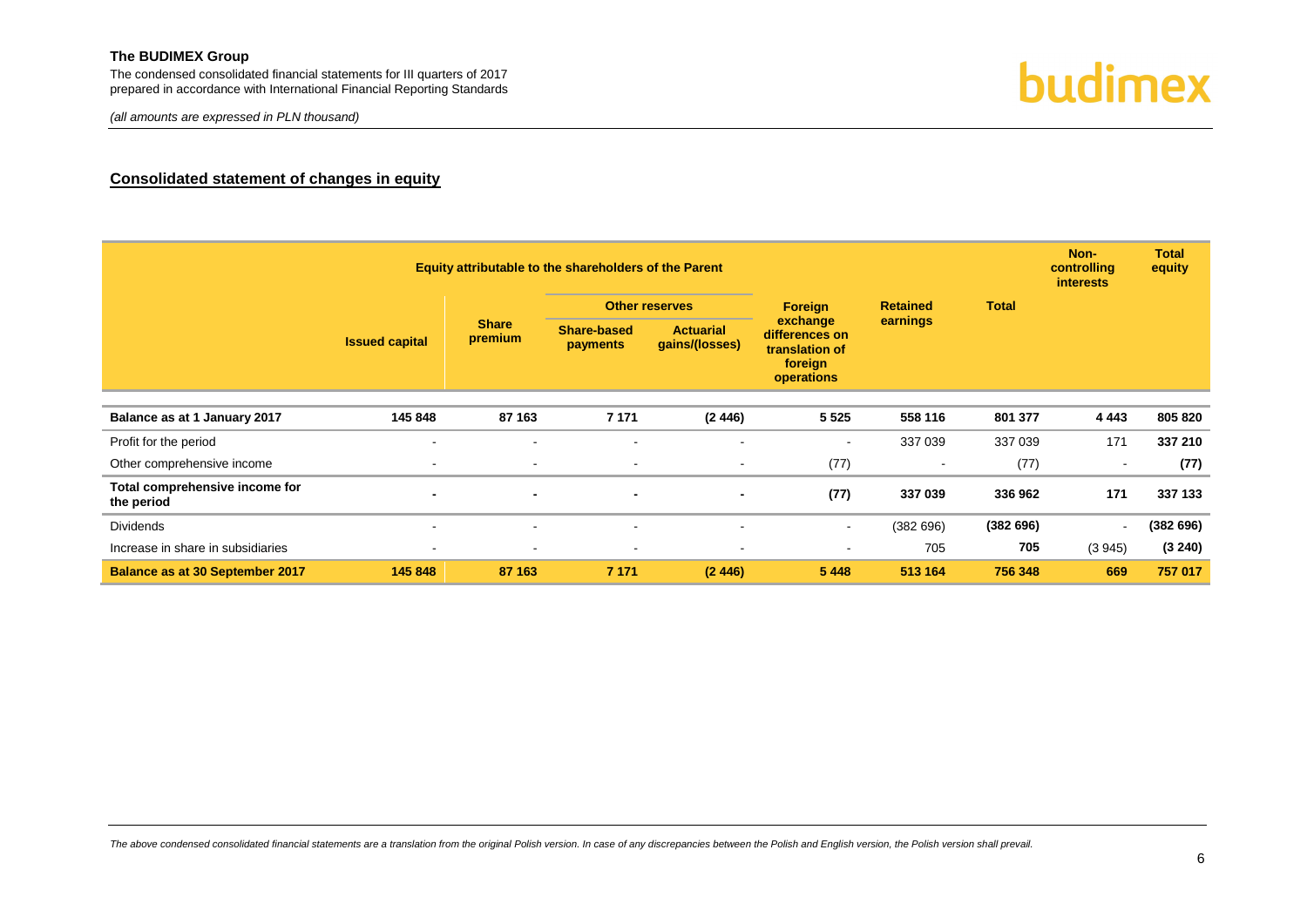The condensed consolidated financial statements for III quarters of 2017 prepared in accordance with International Financial Reporting Standards budimex

*(all amounts are expressed in PLN thousand)*

#### **Consolidated statement of changes in equity (cont.)**

|                                              |                          |                          |                                | Equity attributable to the shareholders of the Parent Company |                                                                       |                 |              | Non-<br>controlling<br><i>interests</i> | <b>Total</b><br>equity |
|----------------------------------------------|--------------------------|--------------------------|--------------------------------|---------------------------------------------------------------|-----------------------------------------------------------------------|-----------------|--------------|-----------------------------------------|------------------------|
|                                              |                          |                          |                                | <b>Other reserves</b>                                         | <b>Foreign</b>                                                        | <b>Retained</b> | <b>Total</b> |                                         |                        |
|                                              | <b>Issued capital</b>    | <b>Share</b><br>premium  | <b>Share-based</b><br>payments | <b>Actuarial</b><br>gains/(losses)                            | exchange<br>differences on<br>translation of<br>foreign<br>operations | earnings        |              |                                         |                        |
| Balance as at 1 January 2016                 | 145 848                  | 87 163                   | 7 3 4 9                        | (2548)                                                        | 5 4 2 5                                                               | 355 969         | 599 206      | 3918                                    | 603 124                |
| Profit for the period                        |                          | $\overline{\phantom{a}}$ |                                |                                                               | $\blacksquare$                                                        | 251 091         | 251 091      | 502                                     | 251 593                |
| Other comprehensive income                   |                          |                          |                                |                                                               | (220)                                                                 |                 | (220)        | $\overline{\phantom{a}}$                | (220)                  |
| Total comprehensive income for<br>the period |                          |                          |                                |                                                               | (220)                                                                 | 251 091         | 250 871      | 502                                     | 251 373                |
| <b>Dividends</b>                             | $\overline{\phantom{a}}$ | $\sim$                   | $\overline{\phantom{a}}$       |                                                               | $\blacksquare$                                                        | (207 815)       | (207 815)    | $\blacksquare$                          | (207 815)              |
| Share-based payment                          |                          | $\overline{\phantom{a}}$ | (178)                          |                                                               | $\overline{\phantom{a}}$                                              |                 | (178)        | $\overline{\phantom{0}}$                | (178)                  |
| Balance as at 30 September 2016              | 145 848                  | 87 163                   | 7 1 7 1                        | (2548)                                                        | 5 2 0 5                                                               | 399 245         | 642 084      | 4 4 2 0                                 | 646 504                |
|                                              |                          |                          |                                |                                                               |                                                                       |                 |              |                                         |                        |
| Profit for the period                        |                          |                          |                                |                                                               | $\blacksquare$                                                        | 158 760         | 158 760      | 123                                     | 158 883                |
| Other comprehensive income                   |                          |                          | $\blacksquare$                 | 102                                                           | 320                                                                   |                 | 422          | 11                                      | 433                    |
| Total comprehensive income for<br>the period |                          |                          |                                | 102                                                           | 320                                                                   | 158 760         | 159 182      | 134                                     | 159 316                |
| Non-controlling interest adjustment          | $\blacksquare$           | $\overline{\phantom{a}}$ | $\sim$                         | $\overline{\phantom{a}}$                                      | $\blacksquare$                                                        | 111             | 111          | (111)                                   | $\blacksquare$         |
| <b>Balance as at 31 December 2016</b>        | 145 848                  | 87 163                   | 7 1 7 1                        | (2446)                                                        | 5 5 2 5                                                               | 558 116         | 801 377      | 4 4 4 3                                 | 805 820                |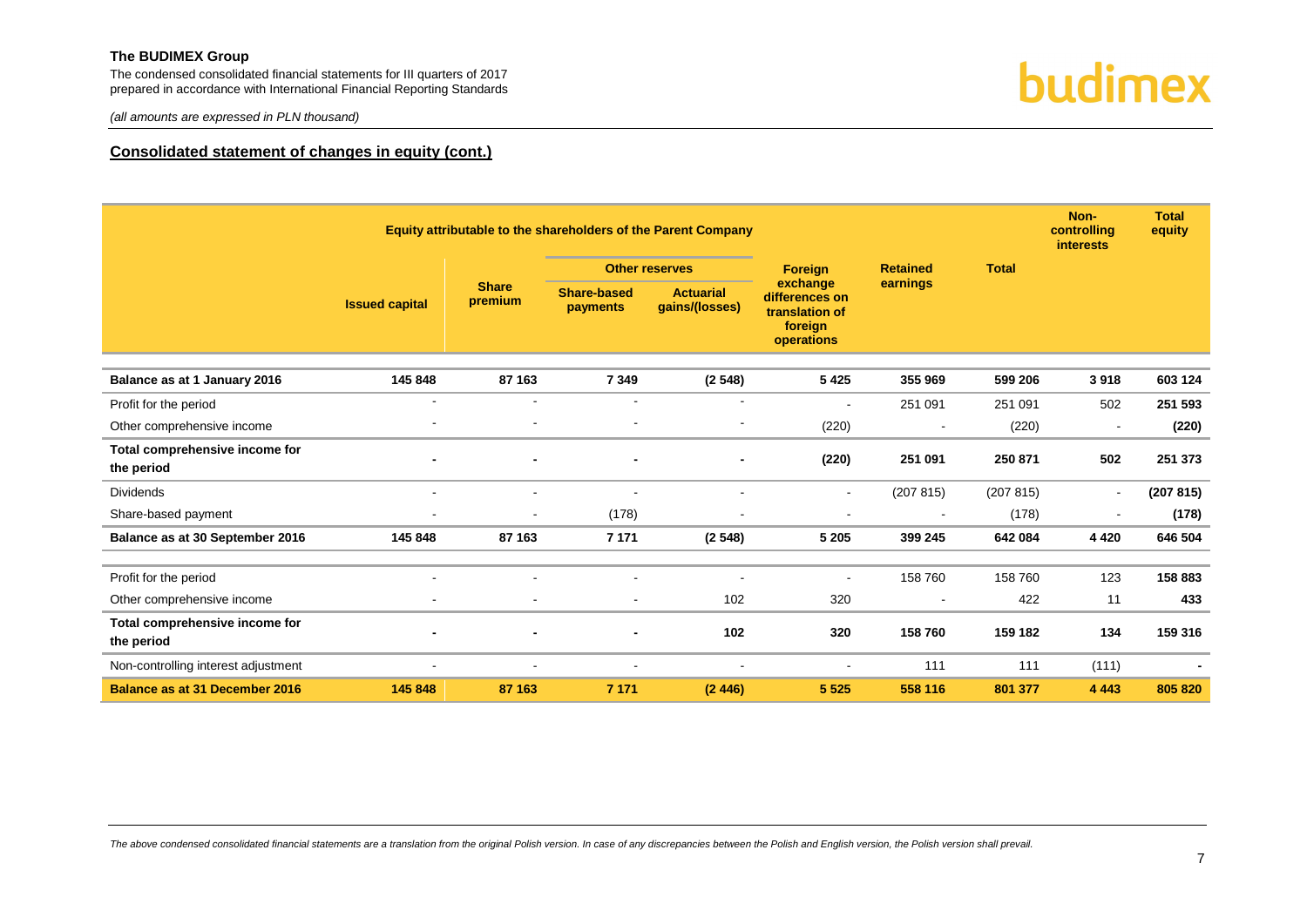### budimex

*(all amounts are expressed in PLN thousand)*

#### <span id="page-8-0"></span>**Consolidated statement of cash flows**

|                                                                                                        | 9-month period ended 30 September |           |  |
|--------------------------------------------------------------------------------------------------------|-----------------------------------|-----------|--|
|                                                                                                        | 2017                              | 2016      |  |
| <b>CASH FLOW FROM OPRATING ACTIVITIES</b>                                                              |                                   |           |  |
| Net profit before tax                                                                                  | 420 503                           | 313 498   |  |
| <b>Adjustments for:</b>                                                                                |                                   |           |  |
| Depreciation/ amortization                                                                             | 26718                             | 18855     |  |
| Share in net losses of equity accounted companies                                                      | 2735                              | 781       |  |
| Foreign exchange (gains)/ losses                                                                       | (400)                             | (109)     |  |
| Interest and shares in profits (dividends)                                                             | (1575)                            | 1 1 0 9   |  |
| (Profit)/ loss on investing activities                                                                 | (2800)                            | 1849      |  |
| Change in valuation of derivative financial instruments                                                | (2379)                            | 466       |  |
| Change in provisions and liabilities arising from retirement benefits and similar<br>obligations       | 49 139                            | 66 693    |  |
| Other adjustments                                                                                      | 673                               | (107)     |  |
| Operating profit before changes in working capital                                                     | 492 614                           | 403 035   |  |
| Change in receivables and retentions for construction contracts                                        | (252 045)                         | (215 220) |  |
| Change in inventories                                                                                  | (229 752)                         | (187 837) |  |
| Change in retentions for construction contracts and in liabilities, except for loans<br>and borrowings | 109 376                           | 351 960   |  |
| Change in deferred income                                                                              | 219 931                           | 84 743    |  |
| Change in amounts due and receivable under construction contracts                                      | (864581)                          | (234661)  |  |
| Change in cash and cash equivalents of restricted use                                                  | 110 952                           | 3 1 9 6   |  |
| Cash flow from /used in operating activities                                                           | (413 505)                         | 205 216   |  |
| Income tax paid                                                                                        | (109325)                          | (100 469) |  |
| <b>NET CASH FROM/USED IN OPERATING ACTIVITIES</b>                                                      | (522 830)                         | 104 747   |  |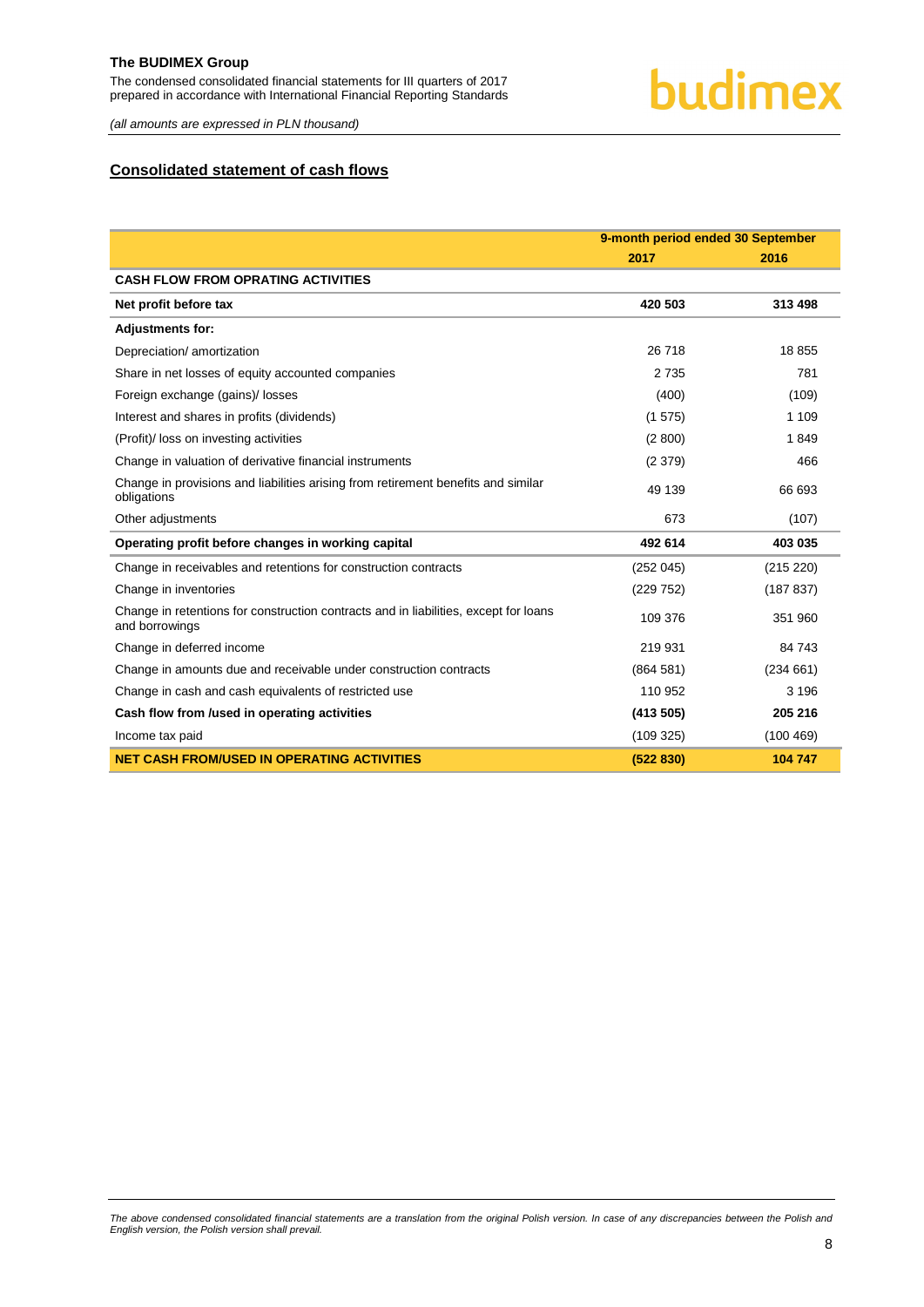The condensed consolidated financial statements for III quarters of 2017 prepared in accordance with International Financial Reporting Standards

### budimex

*(all amounts are expressed in PLN thousand)*

#### **Consolidated statement of cash flows (cont.)**

|                                                                           | 9-month period ended 30 September |           |  |
|---------------------------------------------------------------------------|-----------------------------------|-----------|--|
|                                                                           | 2017                              | 2016      |  |
| <b>CASH FLOW FROM INVESTING ACTIVITIES</b>                                |                                   |           |  |
| Proceeds from sale of intangible assets and property, plant and equipment | 2828                              | 432       |  |
| Proceeds from sale of investment property                                 | 2803                              |           |  |
| Purchase of intangible assets and property, plant and equipment           | (17002)                           | (25 182)  |  |
| Purchase of shares of consolidated subsidiaries                           | (3 240)                           |           |  |
| Share capital increase in non-consolidated subsidiaries                   |                                   | (150)     |  |
| Purchase of held-to-maturity financial assets                             | (437 160)                         |           |  |
| Proceeds from held-to-maturity financial assets                           | 208 632                           |           |  |
| Loans granted                                                             | (51653)                           | (6860)    |  |
| Interest received                                                         | 1 4 9 8                           | 1879      |  |
| Dividends received                                                        |                                   | 7         |  |
| <b>NET CASH USED IN INVESTING ACTIVITIES</b>                              | (293 294)                         | (29874)   |  |
|                                                                           |                                   |           |  |
| <b>CASH FLOW FROM FINANCING ACTIVITIES</b>                                |                                   |           |  |
| Repayment of loans and borrowings                                         | (769)                             | (675)     |  |
| Dividends paid                                                            | (382696)                          | (207 815) |  |
| Repayment of finance lease liabilities                                    | (8978)                            | (8918)    |  |
| Interest paid                                                             | (1921)                            | (1394)    |  |
| Other finance expenditure                                                 | (482)                             | (490)     |  |
| <b>NET CASH USED IN FINANCING ACTIVITIES</b>                              | (394846)                          | (219 292) |  |
| <b>NET CHANGE IN CASH AND CASH EQUIVALENTS</b>                            | (1210970)                         | (144419)  |  |
| Foreign exchange differences, net                                         | 163                               | 212       |  |
| <b>CASH AND CASH EQUIVALENTS - OPENING BALANCE (note 3.3)</b>             | 2 5 24 0 33                       | 2 184 077 |  |
| <b>CASH AND CASH EQUIVALENTS - CLOSING BALANCE (note 3.3)</b>             | 1 313 226                         | 2 039 870 |  |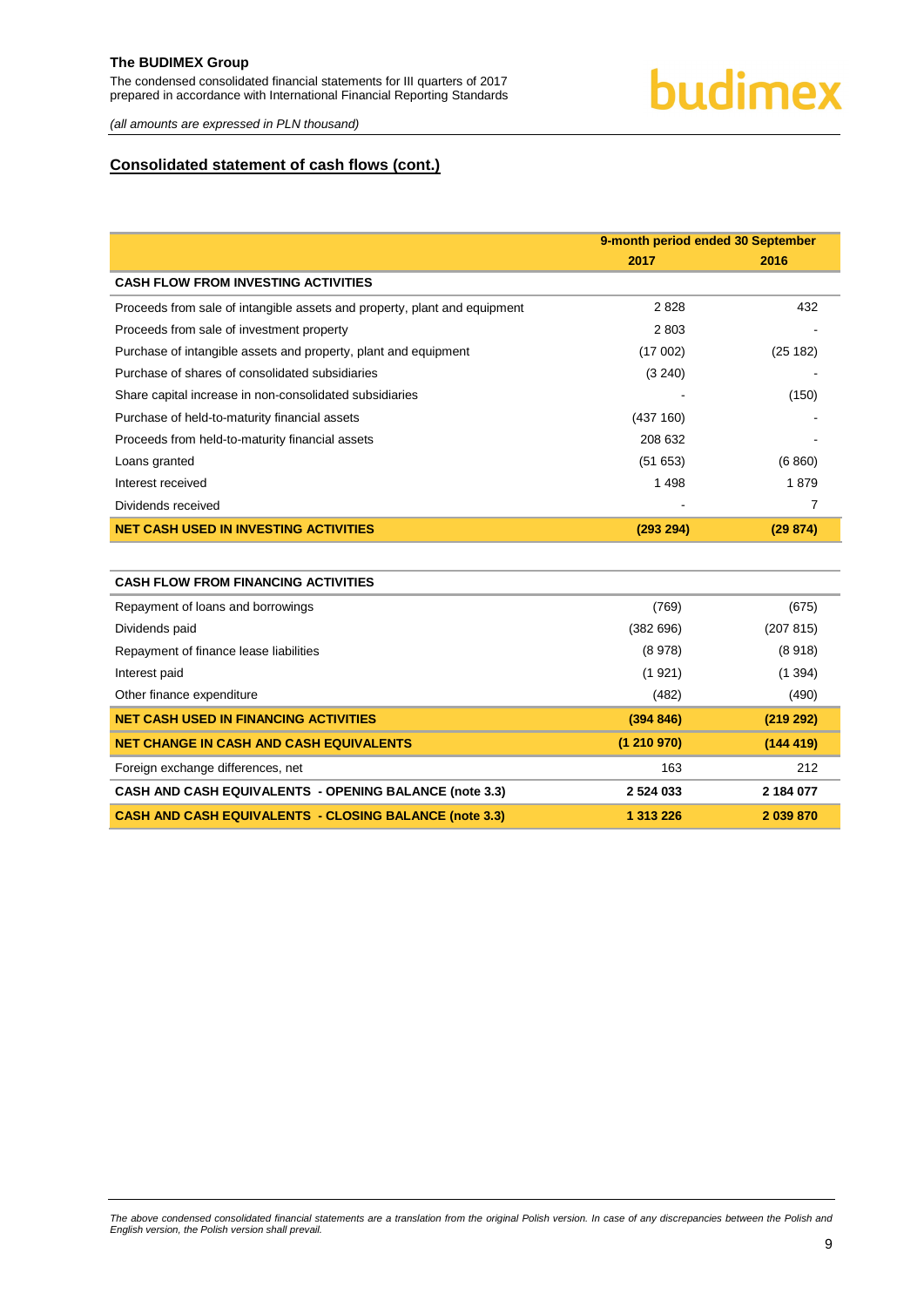#### <span id="page-10-1"></span><span id="page-10-0"></span>**1. Organization of the Budimex Group and changes in the Group structure**

#### **1.1. The Parent Company**

The parent company of the Budimex Group is Budimex SA (the "Parent Company") with its registered office in Warsaw, ul. Stawki 40, entered in the Register of Entrepreneurs kept by the District Court for the capital city of Warsaw, XII Economic Department of the National Court Register under KRS No. KRS 0000001764. The main area of business of Budimex SA is building, rendering of management and advisory services for the Budimex Group companies.

The main areas of the business activities of the Group are widely understood construction-assembly services realized in the system of general execution at home and abroad, developer activities, property management, and limited scope trading, production, transport and other business. Budimex SA serves in the Group as an advisory, management and financial centre. Realization of these three functions is to facilitate:

- efficient flow of information within Group structures,
- strengthening the efficiency of cash and financial management of individual Group companies,
- strengthening market position of the entire Group.

#### **1.2. Entities subject to consolidation**

<span id="page-10-2"></span>As at 30 September 2017, 31 December 2016 and 30 September 2016 the following subsidiaries were subject to consolidation:

|                                        | <b>Registered</b> | % in the share capital<br>as at               |         |         |  |
|----------------------------------------|-------------------|-----------------------------------------------|---------|---------|--|
| <b>Company name</b>                    | office            | 30 September 31 December 30 September<br>2017 | 2016    | 2016    |  |
| Mostostal Kraków SA                    | Cracow / Poland   | 100.00%                                       | 100.00% | 100.00% |  |
| Mostostal Kraków Energetyka Sp. z o.o. | Cracow / Poland   | 100.00%                                       |         |         |  |
| Budimex Bau GmbH                       | Cologne/ Germany  | 100.00%                                       | 100.00% | 100.00% |  |
| Budimex Nieruchomości Sp. z o.o.       | Warsaw / Poland   | 100.00%                                       | 100.00% | 100.00% |  |
| Budimex Budownictwo Sp. z o.o.         | Warsaw / Poland   | 100.00%                                       | 100.00% | 100.00% |  |
| SPV-BN 1 Sp. z o.o.                    | Warsaw / Poland   | 100.00%                                       | 100.00% | 100.00% |  |
| Budimex Kolejnictwo SA                 | Warsaw / Poland   | 100.00%                                       | 100.00% | 100.00% |  |
| Budimex Parking Wrocław Sp. z o.o.     | Warsaw / Poland   | 100.00%                                       | 100.00% | 100.00% |  |
| Elektromontaż Poznań SA Group          | Poznań / Poland   | 98.95%                                        | 92.31%  | 92.31%  |  |

Stand-alone data of Budimex SA and other Group companies, which are partners in consortiums (treated as joint operations according to IFRS 11), includes their share in assets, liabilities, revenue and expenses of the following joint operations:

| <b>Joint operation</b>                         | share   |
|------------------------------------------------|---------|
| Budimex SA Budimex Budownictwo Sp. z o.o. s.c. | 100.00% |
| Budimex SA Energetyka 1 Sp.j.                  | 100.00% |
| Budimex SA Ferrovial Agroman SA s.c.           | 99.98%  |
| Budimex SA Ferrovial Agroman SA 2 s.c.         | 95.00%  |
| Budimex SA Sygnity SA Sp. j.                   | 67.00%  |
| Budimex SA Cadagua SA III s.c.                 | 60.00%  |
| Budimex SA Cadagua SA IV s.c.                  | 60.00%  |
| Budimex SA Cadagua SA V s.c.                   | 60.00%  |
| Budimex SA Ferrovial Agroman SA Sp. j.         | 50.00%  |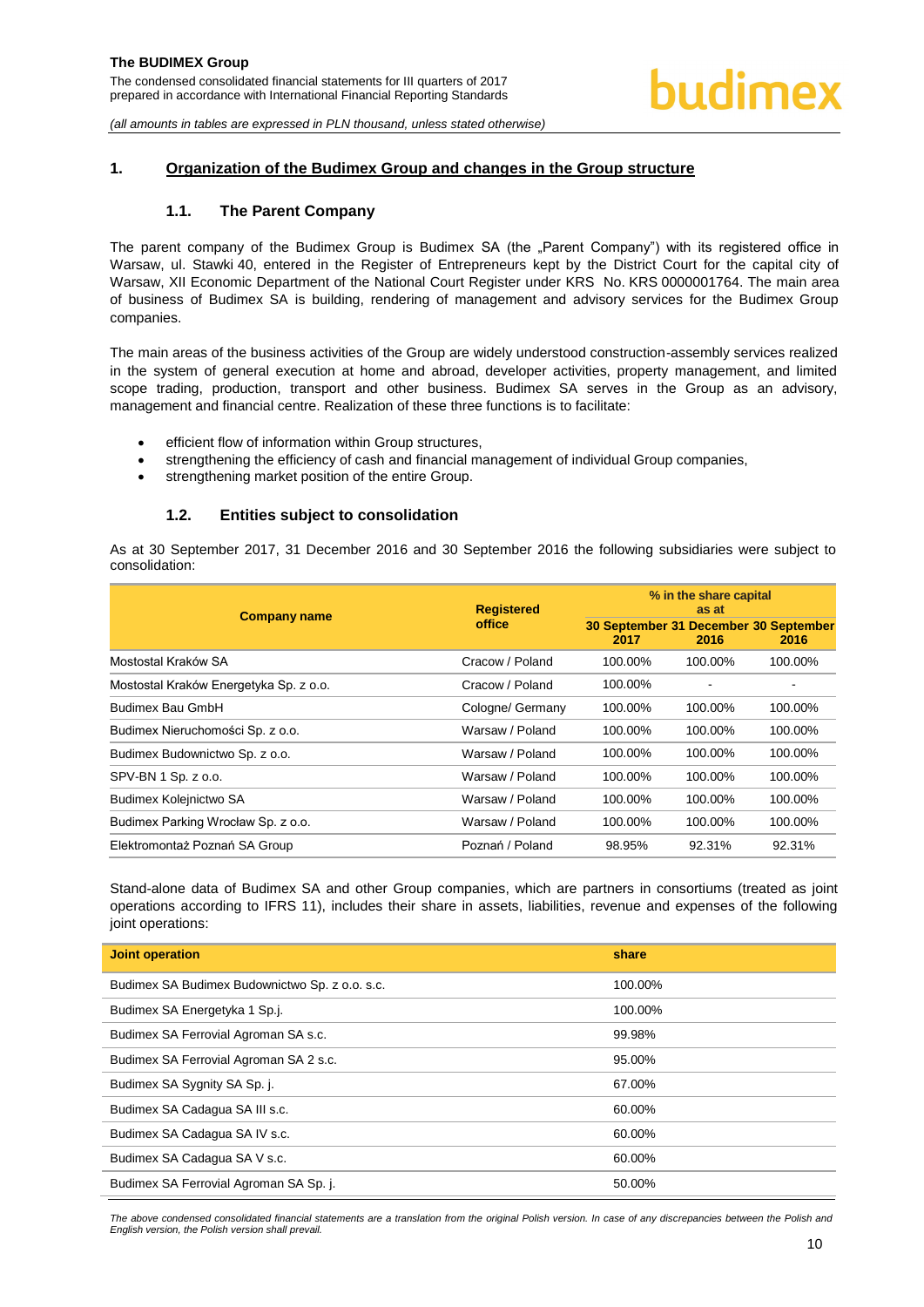The condensed consolidated financial statements for III quarters of 2017 prepared in accordance with International Financial Reporting Standards

*(all amounts in tables are expressed in PLN thousand, unless stated otherwise)*

| Joint operation                            | share  |
|--------------------------------------------|--------|
| Budimex SA Cadagua SA II s.c.              | 50.00% |
| Budimex SA Tecnicas Reunidas SA Turów s.c. | 50.00% |
| Budimex SA Energetyka 2 Sp.j.              | 50.00% |
| Budimex SA Energetyka 3 Sp.j.              | 50.00% |

As at 30 September 2017, 31 December 2016 and 30 September 2016 equity accounted companies included:

| <b>Associate</b>       | share  |
|------------------------|--------|
| FBSerwis SA Group      | 49.00% |
| PPHU Promos Sp. z o.o. | 26.31% |

#### <span id="page-11-0"></span>**1.3. Description of the changes in the composition of the Group together with the indication of their consequences**

In the 9-month period ended 30 September 2017 Budimex SA bought from minority shareholders 282 484 shares, which equals to 5.22% of share capital and of voting rights at the AGM of Elektromontaž Poznań SA. The buyout was performed within 623 transactions. The total price for the shares declared by Budimex SA amounted to PLN 2 418 thousand. The value of net assets of Elektromontaż Poznań SA acquired by Budimex SA amounted to PLN 3 080 thousand. The difference between the price and the share in the net assets amounting to PLN 662 thousand was presented in retained earnings.

On 10 July 2017 Budimex Budownictwo Sp. z o.o., a company 100% owned by Budimex SA, purchased from the State Treasury another 77 043 shares of Elektromontaż Poznań SA, which equaled to 1,42% of share capital and of voting rights at the AGM of the company. The total consideration for the shares purchased amounted to PLN 822 thousand. The value of net assets of Elektromontaż Poznań SA acquired by Budimex SA amounted to PLN 865 thousand. The difference between the price and the share in the net assets amounting to PLN 43 thousand was presented in retained earnings. On 31 August 2017 Budimex SA repurchased the shares from Budimex Budownictwo Sp. z o.o. for PLN 831 thousand – the transaction did not have any impact on the condensed consolidated financial statements.

On 11 August 2017 a new entity was registered in the National Court Register - Mostostal Kraków Energetyka Sp. z o.o. All the shares were taken up by Mostostal Kraków SA, an entity 100%-owned by Budimex SA. The data of the recently formed company started to be consolidated from August 2017.

In the period covered by this report, no significant activities were discontinued and nor were there plans to discontinue any significant activities in the future.

#### <span id="page-11-1"></span>**2. Shareholders of the Parent Company**

According to the information held by Budimex SA, the shareholding structure of Budimex SA as at 25 October 2017 was as follows:

| <b>Shareholder</b>                                                                      | Type of<br>shares | Number of<br>shares | % of the share<br>capital | Number of<br>votes | % of voting<br>rights at the<br><b>AGM</b> |
|-----------------------------------------------------------------------------------------|-------------------|---------------------|---------------------------|--------------------|--------------------------------------------|
| Valivala Holdings B.V. Amsterdam (the<br>Netherlands) - Ferrovial Group company (Spain) | ordinary          | 14 078 159          | 55.14%                    | 14 078 159         | 55.14%                                     |
| Aviva OFE Aviva BZ WBK                                                                  | ordinary          | 2 344 000           | 9.18%                     | 2 344 000          | 9.18%                                      |
| Nationale-Nederlanden OFE                                                               | ordinary          | 1 376 939           | 5.39%                     | 1 376 939          | 5.39%                                      |
| Other shareholders                                                                      | ordinary          | 7 731 000           | 30.29%                    | 7 731 000          | 30.29%                                     |
| Total                                                                                   |                   | 25 530 098          | 100.00%                   | 25 530 098         | 100.00%                                    |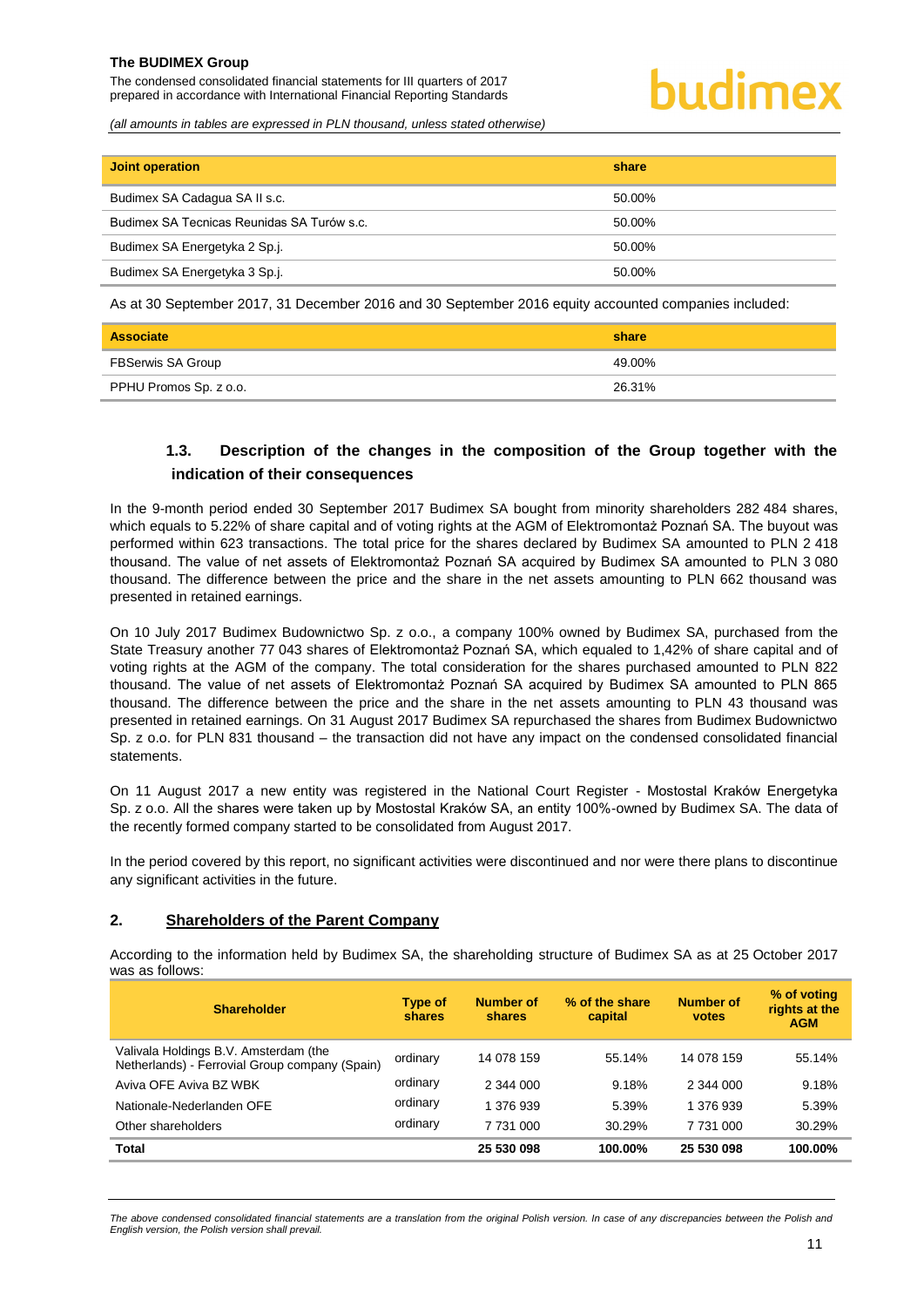The shareholders' structure did not change compared to the data presented in the half-year condensed consolidated financial statements published on 31 August 2017.

#### <span id="page-12-1"></span><span id="page-12-0"></span>**3. Principles applied for the purpose of preparation of this report**

#### **3.1. Accounting policies and basis of preparing the consolidated financial statements of the Budimex Group**

These condensed financial statements were prepared in accordance with IAS 34 "Interim Financial Reporting" and appropriate accounting standards applicable for preparation of the interim consolidated financial statements adopted by the European Union issued and effective when preparing the interim consolidated financial statements applying the same principles for the current and comparable period. Details of accounting policies adopted by the Group were described in the consolidated financial statements of the Group for the year ended 31 December 2016, published on 21 March 2017.

The consolidated financial statements were prepared on the assumption that the Parent Company and all entities included in the Budimex Group will be going concerns in the foreseeable future. In the reporting period and as at the date of preparation of these financial statements no circumstances have been noted that would indicate a threat to ability to continue as a going concern.

#### *Standards effective in the current period*

The Group has elected to use the opportunity of early adoption of IFRS 15 . Revenue from Contracts with Customers" and Amendments to IFRS 15 – "Effective date of IFRS 15" starting from 1 January 2017. The details were described in the half-year condensed consolidated financial statements of the Budimex Group.

#### *Standards already published, but not yet effective*

At the date of the authorization of the attached condensed consolidated financial statements, the Group did not apply the following Standard, which had been issued and authorised for use in the EU, but were not yet effective:

IFRS 9 .Financial Instruments", endorsed in the EU on 22 November 2016 (effective for annual periods beginning on or after 1 January 2018),

The Group has elected not to use the opportunity of early adoption of IFRS 9. The Group estimates that IFRS 9 would not have any material impact on the consolidated financial statements, had it been applied at the reporting date.

#### *Standards, amendments to standards and interpretations issued by IASB but not yet adopted by the EU*

The IFRSs endorsed by the EU do not differ materially from regulations adopted by the International Accounting Standards Board (IASB), except for the below standards, amendments to Standards and IFRIC Interpretations, which as at the date of the preparation of these consolidated financial statements were not yet adopted for use:

- IFRS 16 "Leases" (effective for annual periods beginning on or after 1 January 2019),
- IFRS 17 "Insurance contracts" (effective for annual periods beginning on or after 1 January 2021),
- Amendments to IFRS 2 "Share-based Payment" *Classification and Measurement of Share-based Payment Transactions* (effective for annual periods beginning on or after 1 January 2018),
- Amendments to IFRS 4 "Insurance Contracts" Applying IFRS 9 Financial Instruments with IFRS 4 *Insurance Contracts* (effective for annual periods beginning on or after 1 January 2018 or upon first-time application of IFRS 9 "Financial Instruments"),
- Amendments to IFRS 9 .Financial instruments" *Prepayment features with negative compensation* (effective for annual periods beginning on or after 1 January 2019),
- Amendments to IAS 7 ..Statement of Cash Flows" *Disclosure Initiative* (effective for annual periods beginning on or after 1 January 2017),
- Amendments to IAS 12 "Income Taxes" *Recognition of Deferred Tax Assets for Unrealised Losses* (effective for annual periods beginning on or after 1 January 2017),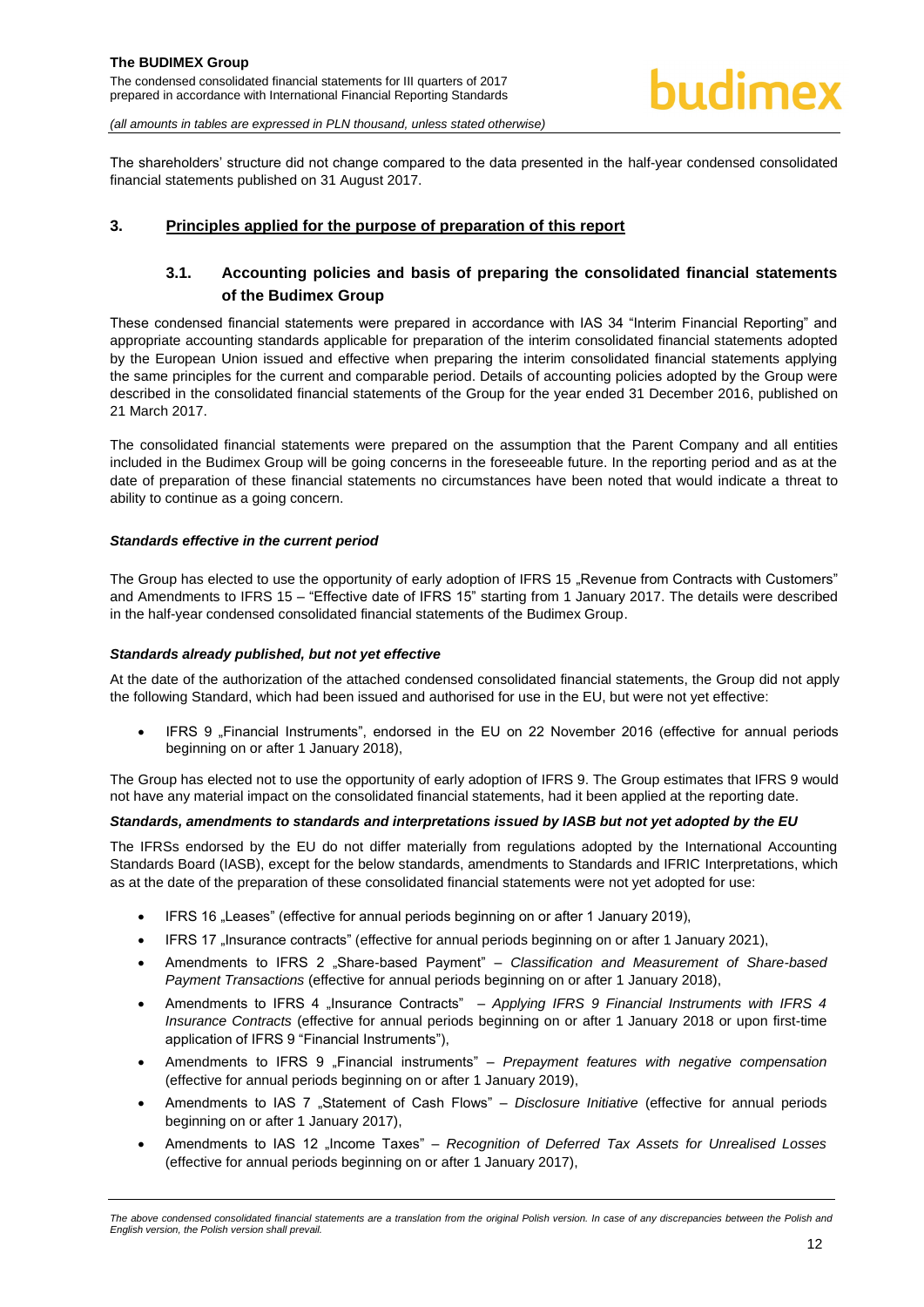- Explanations to IFRS 15 . Revenue from Contracts with Customers" (effective for annual periods beginning on or after 1 January 2018),
- Annual Improvements to IFRSs (Cycle 2014-2016) improvements to IFRS 1, IFRS 12 and IAS 28, mainly with a view to removing inconsistencies and ensuring wording clarification (amendments to IFRS 12 are effective for annual periods beginning on or after 1 January 2017, while the amendments to IFRS 1 and IAS 28 are effective for annual periods beginning on or after 1 January 2018),
- Amendments to IAS 28 "Investments in associates and joint ventures" *Long-term interests in associates and joint ventures* (effective for annual periods beginning on or after 1 January 2019),
- Amendments to 40 "Investment Property" *Transfers of Investment Property* (effective for annual periods beginning on or after 1 January 2018),
- IFRIC 22 "Foreign Currency Transactions and Advance Consideration" (effective for annual periods beginning on or after 1 January 2018),
- IFRIC 23 .Uncertainty over income tax treatments" (effective for annual periods beginning on or after 1 January 2019).

The Group estimates that the application of IFRS 16 . Leases" may, to some extent, increase both its non-current assets and its financial liabilities. At the same time, positive impact on operating result and negative impact on the result from financing activities are expected.

The remaining standards, standards amendments or improvements and the IFRIC Interpretations would not have any material impact on the consolidated financial statements, had these been applied by the Group at the reporting date.

#### **3.2. Changes in accounting principles and the method of preparation of financial statements**

<span id="page-13-0"></span>In the period covered by the report the Budimex Group applied IFRS 15 "Revenue from Contracts with Customers" and Amendments to IFRS 15 – "Effective date of IFRS 15". The Group decided to apply the standard retrospectively with a total impact of the first application reported as at that day. According to the Group the early application of IFRS 15 did not have any material impact on the previous years' consolidated financial statements. That is why as at 1 January 2017 no adjustment was made which would be presented in the retained earnings.

Main assumptions of the accounting principles applied by the Group as at the date of the first application of IFRS 15 were included in the half-year condensed consolidated financial statements of the Group published on 31 August 2017.

#### **3.3. Cash recognized in the cash flow statement**

<span id="page-13-1"></span>The Group recognizes cash of restricted use (including mainly cash of the consortia in the portion attributable to other consortium members, cash representing security for bank guarantees and funds kept in escrow by developer companies) in the statement of financial position under cash and cash equivalents. For the purpose of the statement of cash flow – the balance of cash at the beginning and at the end of the reporting period is reduced by cash of restricted use, and its change in the statement of financial position is recognized under cash flow from operating activities.

|                                                        | <b>30 September</b><br>2017 | 31 December<br>2016 | 30 September<br>2016 |
|--------------------------------------------------------|-----------------------------|---------------------|----------------------|
| Cash recognised in the statement of financial position | 1 393 375                   | 2 715 134           | 2 2 6 5 7 2 3        |
| Cash and cash equivalents of restricted use            | (80149)                     | (191101)            | (225 853)            |
| Cash recognised in the statement of cash flow          | 1 313 226                   | 2 5 24 0 33         | 2 039 870            |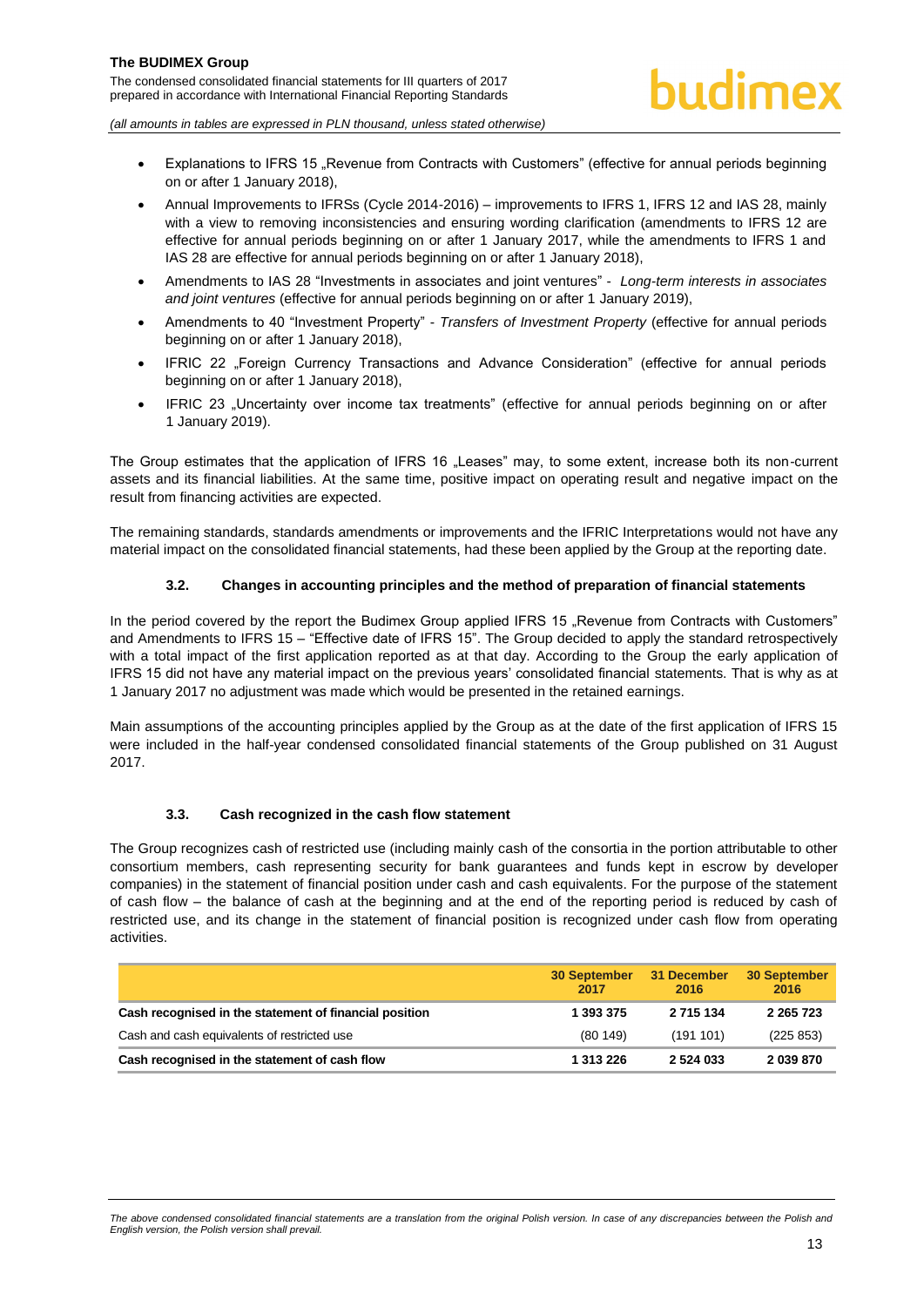#### <span id="page-14-0"></span>**4. Descriptions of factors and events which had a material effect on the financial result of the Budimex Group for the three quarters of 2017**

Sale of construction-assembly services in Poland is characterized by seasonality mainly connected with atmosphere conditions and the highest revenues are usually achieved in the second and third quarter, while the lowest – in the first quarter.

In the 9-month period ended 30 September 2017, the Budimex Group earned sales revenue of PLN 4 553 359 thousand which means a 10.55% increase on the corresponding period of 2016. Sales revenue of the Budimex Group for the third quarter of 2017 only amounted to PLN 1 831 587 thousand and was PLN 778 847 thousand higher (73.98%) than in the first quarter and PLN 162 555 thousand (9.74%) higher than the sales revenue in the second quarter of 2017. Compared to the corresponding period of the previous year the sales revenue in the third quarter of the current year was PLN 142 279 thousand higher (8.42%).

In the 9-month period ended 30 September 2017 construction-assembly production in Poland expressed in current prices increased by 13.4% (an increase by 13.0% in fixed prices) compared to the corresponding period of the prior year, while sales of the construction segment of the Budimex Group on the home market were up 6.66% on the corresponding period.

Gross profit on sales in the 9-month period ended 30 September 2017 was PLN 581 863 thousand, while in the corresponding period of the prior year it amounted to PLN 495 416 thousand. The gross sales profitability ratio was therefore 12.78% for three quarters of 2017, while in the corresponding period of the previous year the ratio was 12.03%. On the other hand the gross profitability ratio was 12.54% in the third quarter of 2017 compared to 11.55% in the corresponding period of 2016.

In the 9-month period ended 30 September 2017 gross profit on sales in the construction segment amounted to PLN 489 181 thousand and was higher by PLN 48 490 thousand compared to the corresponding period of the prior year and gross sales profitability ratio of construction segment for the 9-month period ended 30 September 2017 was 11.34% (10.95% in the corresponding period of 2016). In turn, gross profit on sales in the developer segment in the 9 month period ended 30 September 2017 was PLN 78 228 thousand, while in the corresponding period of the prior year it amounted to PLN 51 517 thousand. Gross sales profitability ratio of the developer segment decreased from 24.65% in the 9-month period ended 30 September 2016 to 20.37% in the corresponding period of the current year.

In accordance with the accounting policies adopted, when budgeted contract costs exceed the entire expected contract revenue, Group companies create provisions for expected contract losses and recognize them under "Amounts due and payable to customers under construction contracts". As at 30 September 2017, the balance of the provision for contract losses amounted to PLN 334 794 thousand. In the 9-month period ended 30 September 2017, the balance of provision for contract losses decreased by PLN 73 661 thousand, while only in the third quarter of 2017 the balance of provision for contract losses decreased by PLN 72 483 thousand.

The Budimex Group companies are required to issue a warranty for the construction services rendered. As at 30 September 2017 the provision for warranty amounted to PLN 329 601 thousand. In the 9-month period ended 30 September 2017 the balance of the provision for warranty increased by PLN 50 894 thousand, while in the third quarter of 2017 the increase was equal to PLN 30 945 thousand.

Selling expenses increased in the 9-month period ended 30 September 2017 by PLN 1 618 thousand compared to the corresponding period of the prior year, while administrative expenses were PLN 5 008 thousand higher than expenses incurred in the corresponding period of 2016. The share of selling and administrative expenses in total sales decreased from 4.16% for the period of 9 months of 2016 down to 3.91% in the current period.

Other operating income for the 9-month period ended 30 September 2017 was PLN 37 529 thousand (PLN 32 918 thousand for the three quarters of 2016) and comprised: income from compensations and contractual penalties received in the amount of PLN 18 280 thousand (of which PLN 9 663 thousand in the third quarter), income from reversal of provisions for claims amounted to PLN 4 191 thousand (of which PLN 3 750 thousand in the third quarter), income from reversal of provisions for legal proceedings in the amount of PLN 2 583 thousand (of which PLN 0 thousand in the third quarter) and income from the reversal of the impairment write-downs against receivables in the amount of PLN 3 800 thousand (of which PLN 1 297 thousand in the third quarter). The gain on valuation of FX forward and FX option derivative instrument contracts (made with a view to limiting the FX risk on foreign currency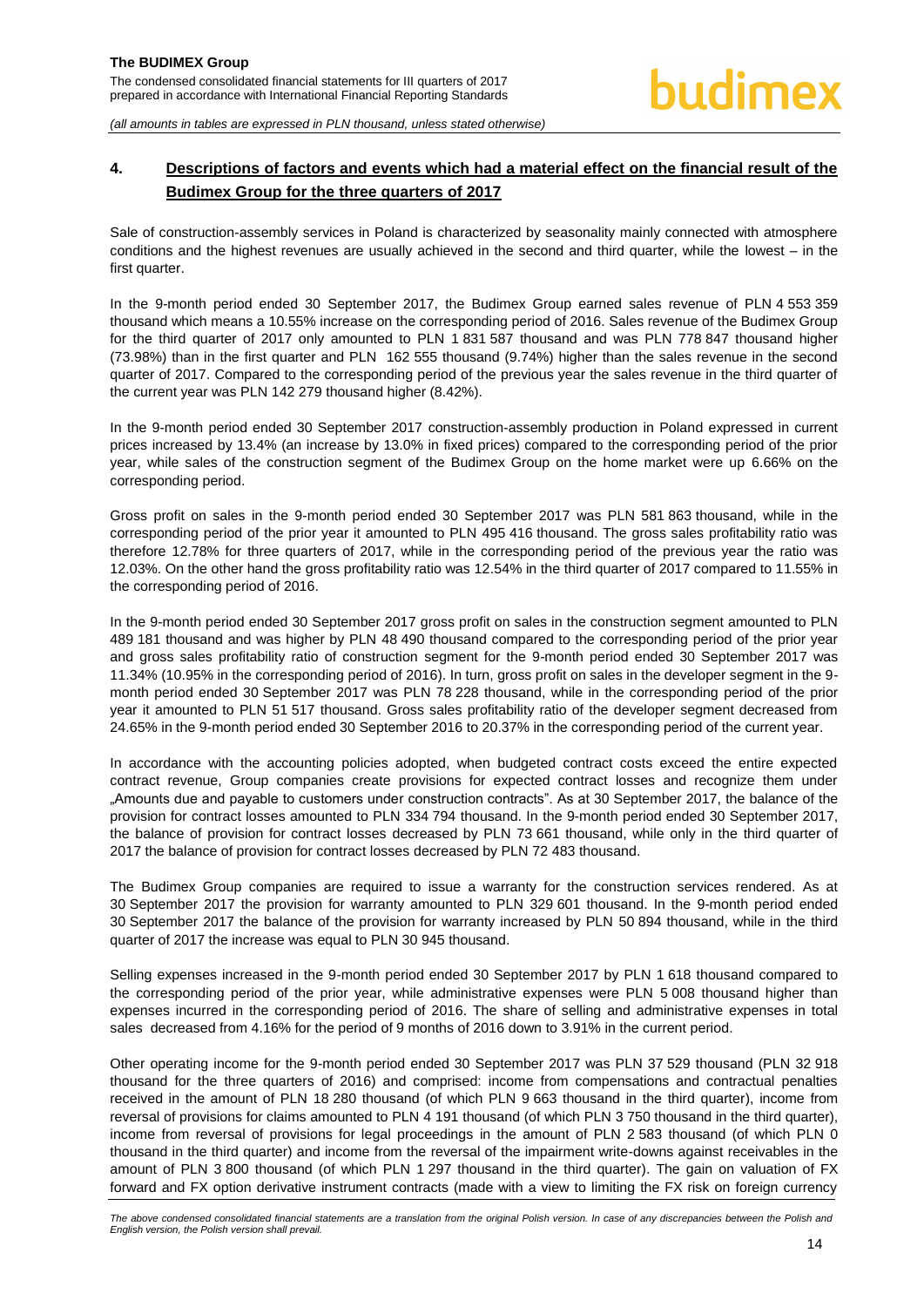### **budimex**

*(all amounts in tables are expressed in PLN thousand, unless stated otherwise)*

construction contracts) amounted to PLN 2 585 thousand (of which the gain in the amount of PLN 52 thousand in the third quarter). Additionally, in the period of three quarters of 2017 Group companies disposed of tangible fixed assets and investment property and earned profit on sale of PLN 3 344 thousand (of which PLN 2 554 thousand in the third quarter), including a loss on liquidation of fixed assets of PLN 602 thousand. The net book value of the tangible fixed assets and investment property sold in the period of three quarters of 2017 was PLN 1 685 thousand (PLN 106 thousand in the third quarter).

Other operating expenses for the 9-month period ended 30 September 2017 amounted to PLN 15 096 thousand (PLN 47 933 thousand for the corresponding period of the prior year), of which PLN 5 457 thousand related to the value of compensations and contractual penalties paid (of which PLN 4 322 thousand in the third quarter) and PLN 3 122 thousand – the costs of created provisions for legal proceedings (of which PLN 3 122 thousand in the third quarter). The costs of created provisions for penalties amounted to PLN 1 501 thousand (of which PLN 1 369 thousand in the third quarter). The created impairment write-downs against receivables was PLN 2 047 thousand (of which PLN 709 thousand in the third quarter). The loss on realization of FX forward and FX option derivative instrument contracts amounted to PLN 900 thousand (of which PLN 1 363 thousand in the third quarter).

The reported operating profit of the Group in the period of three quarters of 2017 was PLN 426 292 thousand, while in the period of three quarters of 2016 it was PLN 309 023 thousand (an increase by 37.95%). The operating profit for the third quarter of 2017 represented 9.67% of sales revenue value, while for the corresponding period of the prior year it constituted 7.74% of sales revenue.

In the 9-month period ended 30 September 2017 the Group incurred a loss on financing activities in the amount of PLN 3 054 thousand, while in the same period of the prior year it reported a profit in the amount of PLN 5 256 thousand. Finance income for three quarters of 2017 amounted to PLN 26 878 thousand and represented: interest of PLN 24 359 thousand (of which PLN 7 367 thousand gained in the third quarter only), reversal of discounting of longterm receivables in the amount of PLN 286 thousand (of which PLN 86 thousand in the third quarter) and valuation of concession receivables amounting to PLN 2 196 thousand (of which PLN 733 thousand in the third quarter).

Finance costs in three quarters of 2017 amounted to PLN 29 932 thousand and represented, among others, interest costs of PLN 3 737 thousand (of which PLN 1 532 thousand of interest costs was incurred in the third quarter only), bank commissions on guarantees and loans of PLN 17 812 thousand paid by Group companies (of which commissions for the third quarter only amounted to PLN 6 010 thousand), costs from discounting of long-term retention receivables and liabilities of PLN 6 741 thousand (of which PLN 2 260 thousand were incurred in the third quarter only) and losses incurred on valuation and realization of interest rate swap derivative instrument contracts in the amount of PLN 688 thousand (of which PLN 85 thousand in the third quarter). Surplus of negative exchange rate differences over positive differences in the amount of PLN 942 thousand was also recognized in the finance costs (in the third quarter there was a surplus of positive exchange rate differences over negative ones amounting to PLN 420 thousand).

All valued derivative instrument contracts (presented both in the operating and financing activity) were classified as level 2 in the fair value hierarchy. During the 9 months ended 30 September 2017, there was no transfer between Level 1 and Level 2 of fair value measurements, and no transfer into and out of Level 3 of fair value measurement.

In the period of 9 months ended 30 September 2017, the Group reported a gross profit of PLN 420 503 thousand, while in the corresponding period of the prior year – a gross profit of PLN 313 498 thousand (an increase of 34.13%).

Income tax for the 9-month period ended 30 September 2017 was PLN 83 293 thousand (PLN 61 905 thousand for three quarters of 2016), of which:

- current tax was PLN 68 562 thousand,
- deferred tax in the amount of PLN 14 731 thousand.

As at 30 September 2017, the Group recognized a deferred tax asset in the amount of PLN 430 257 thousand, while as at 31 December 2016 – PLN 444 975 thousand. The reported statement of financial position items of deferred tax asset result mainly from a special method of settlement of construction contracts, under which the moment of recognition of costs as incurred and revenue as realized are different from the tax and accounting perspectives.

The net profit attributable to the shareholders of the Budimex SA for three quarters of 2017 was PLN 337 039 thousand, while the net profit attributable to the shareholders of the Budimex SA for the corresponding period of 2016 was PLN 251 091 thousand (an increase of 34.23%).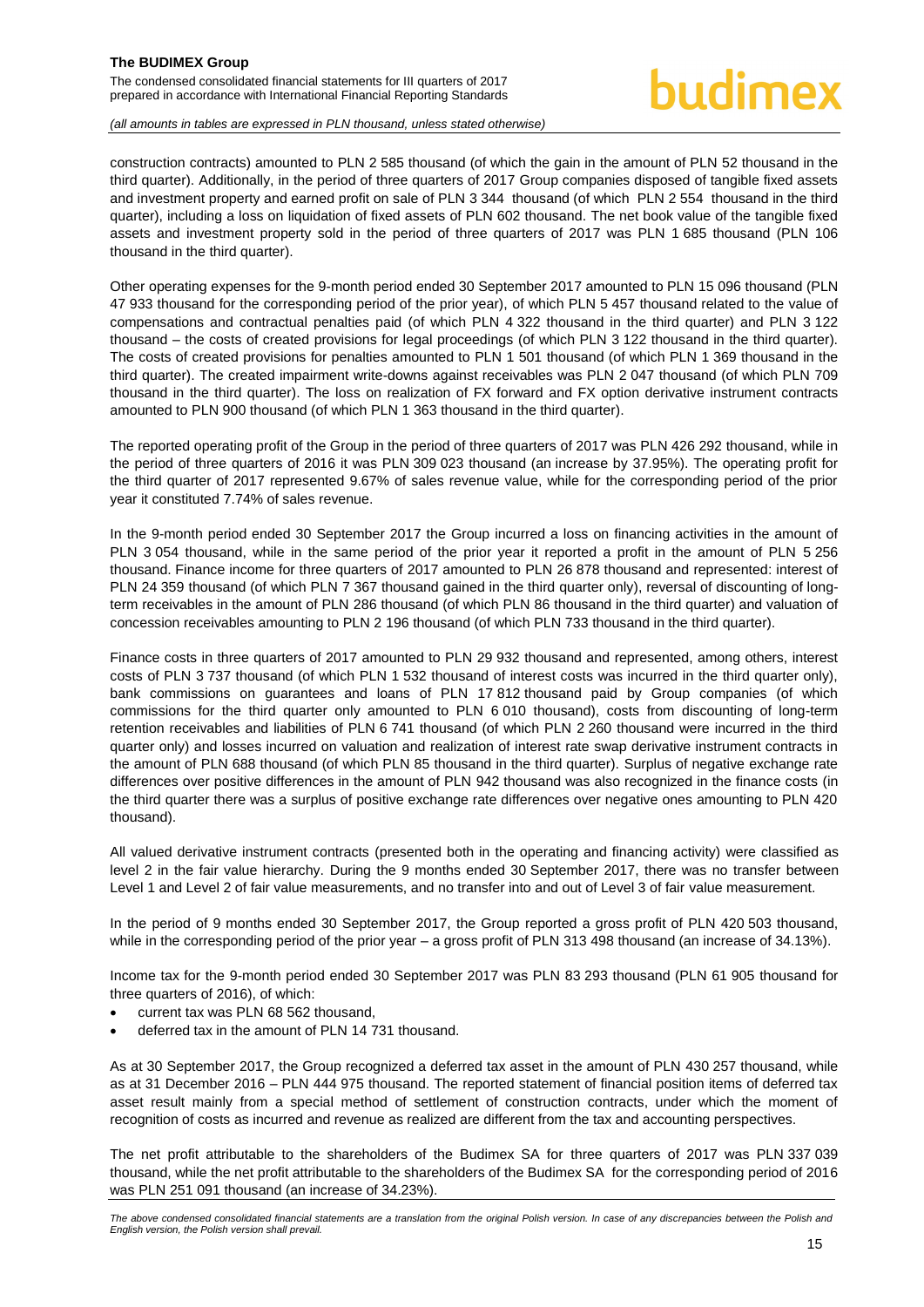The net profit attributable to non-controlling interest for three quarters of 2017 amounted to PLN 171 thousand, while the net profit attributable to non-controlling interest for the third quarter only amounted to PLN 28 thousand. In the corresponding periods of 2016, the net profit attributable to non-controlling interest was equal to PLN 502 thousand and PLN 51 thousand, respectively.

In the 9-month period of 2017 the Group reversed write-offs for inventory in the amount of PLN 10 848 thousand (in the corresponding period of 2016 – PLN 3 425 thousand). The reversal in the period of 9 months of 2017 decreased the costs of finished goods, goods for resale, raw materials and services sold. At the same time the Group did not create any new write-offs for inventory.

Another transaction of significant value during the first 9 months of 2017 was the purchase of short-term bonds of some Polish mortgage banks amounting to PLN 437 160 thousand. Some of the bonds purchased has been already settled. The bonds were classified as financial assets held-to-maturity. Their fair value is similar to the value presented in the consolidated statement of financial position as these are short-term instruments.

In the 9-month period ended 30 September 2017, the Group purchased and started to lease property, plant and equipment and intangible assets with a total value of PLN 52 457 thousand (in the third quarter of 2017 – PLN 32 145 thousand), of which plant and machinery accounted for PLN 35 643 thousand (in the third quarter of 2017 – PLN 21 950 thousand).

The contractual obligations made by the Group for the purchase of property, plant and equipment amounted to PLN 69 963 thousand as at 30 September 2017.

#### <span id="page-16-0"></span>**5. Operating segments**

For the management purposes the Group has been divided into segments based on the products and services offered. The Group operates in the following two operating segments:

- construction business
- developer and property management business.

Construction business covers rendering of widely understood construction-assembly services at home and abroad and is realised by the following Group companies:

- Budimex SA
- Mostostal Kraków SA
- Mostostal Kraków Energetyka Sp. z o.o.
- Budimex Bau GmbH
- Budimex Budownictwo Sp. z o.o.
- Budimex Kolejnictwo SA

Developer and property management segment covers preparation of land for investment projects, realization of investment projects in the field of housing construction industry, flat disposal and rental and servicing property on own account. The following Group entities were included in this segment:

- Budimex Nieruchomości Sp. z o.o.
- SPV-BN 1 Sp. z o.o.
- Budimex SA in a part relating to developer business, as a result of merger with Budimex Inwestycje Sp. z o.o. on 13 August 2009

Segment performance is evaluated based on sales revenue, gross profit (loss) on sales, operating profit (loss) and net profit (loss) for the period.

Other business conducted does not meet the requirements of reportable segment. Included in other business are entities that mainly conduct production, service, trading activities or public-private partnerships.

The above condensed consolidated financial statements are a translation from the original Polish version. In case of any discrepancies between the Polish and *English version, the Polish version shall prevail.*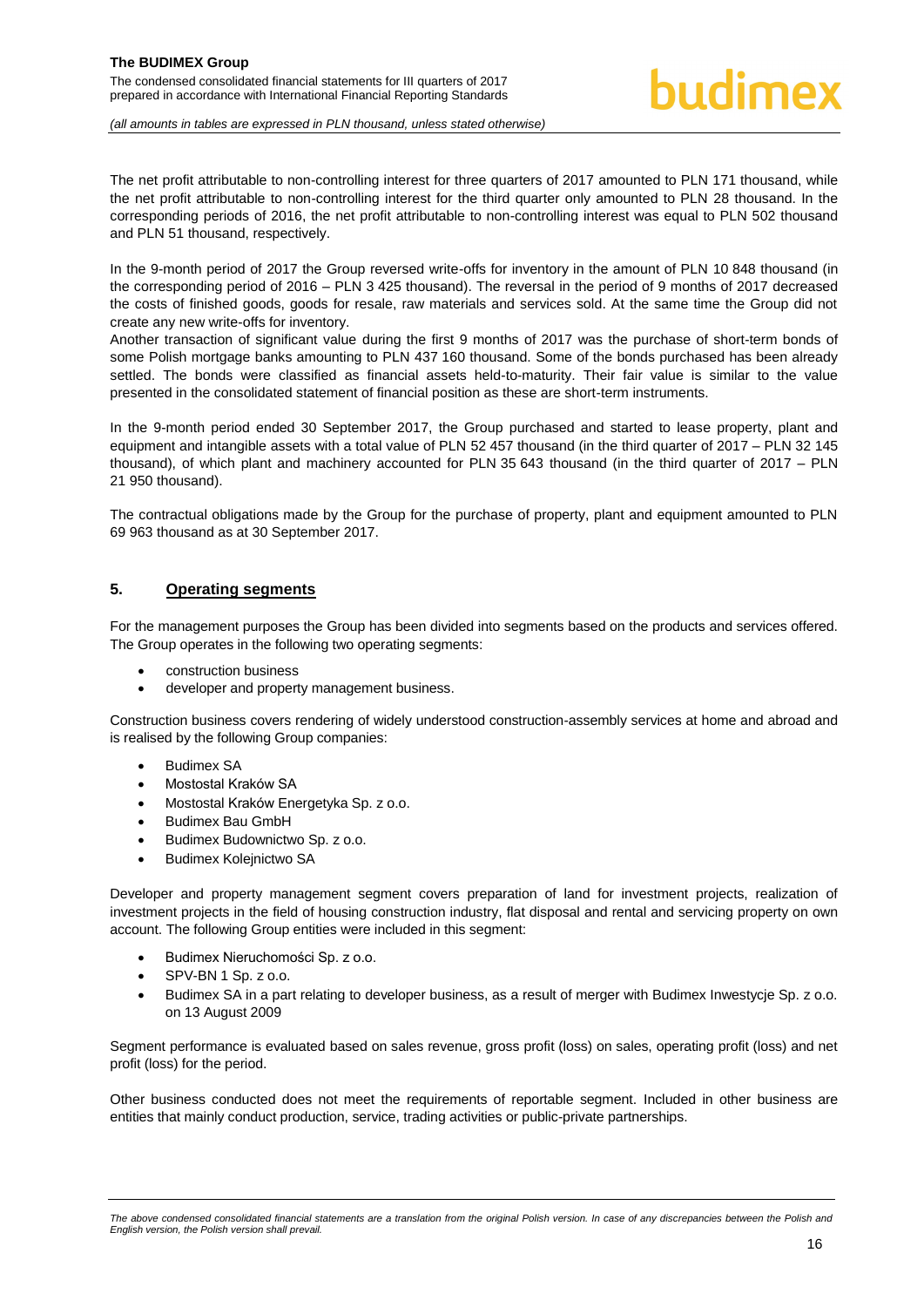The condensed consolidated financial statements for III quarters of 2017 prepared in accordance with International Financial Reporting Standards

*(all amounts in tables are expressed in PLN thousand, unless stated otherwise)*

The results of segments for the three quarters of 2017 are presented in the table below:

| <b>Segment name</b>                                                  | <b>Construction</b><br><b>business</b> | <b>Property</b><br>management<br>and developer<br><b>business</b> | <b>Other business</b> | <b>Consolidation</b><br>adjustments | <b>Consolidated</b><br>value |
|----------------------------------------------------------------------|----------------------------------------|-------------------------------------------------------------------|-----------------------|-------------------------------------|------------------------------|
| <b>External sales</b>                                                | 4 080 680                              | 383 576                                                           | 89 103                |                                     | 4 553 359                    |
| Inter-segment sales                                                  | 233 345                                | 523                                                               | 30 575                | (264 443)                           |                              |
| Total sales of finished goods, goods<br>for resale and raw materials | 4 314 025                              | 384 099                                                           | 119 678               | (264 443)                           | 4 553 359                    |
| <b>Gross profit</b>                                                  | 489 181                                | 78 228                                                            | 15 982                | (1528)                              | 581863                       |
| Selling expenses                                                     | (7495)                                 | (13186)                                                           | (3850)                | 15                                  | (24516)                      |
| Administrative expenses                                              | (142574)                               | (16079)                                                           | (4096)                | 9 2 6 1                             | (153 488)                    |
| Other operating income/(costs), net                                  | 19 0 76                                | 5856                                                              | 545                   | (3044)                              | 22 433                       |
| <b>Operating profit</b>                                              | 358 188                                | 54 819                                                            | 8581                  | 4704                                | 426 292                      |
| Finance income/(costs), net                                          | (5840)                                 | 2074                                                              | 812                   | (100)                               | (3054)                       |
| Shares in losses of equity accounted<br>subordinates                 |                                        |                                                                   | (2735)                |                                     | (2735)                       |
| Income tax expense                                                   | (69696)                                | (11006)                                                           | (1720)                | (871)                               | (83 293)                     |
| Net profit for the period                                            | 282 652                                | 45 887                                                            | 4938                  | 3733                                | 337 210                      |

The results of segments for the three quarters of 2016 are presented in the table below:

<span id="page-17-0"></span>

| <b>Segment name</b>                                                  | <b>Construction</b><br><b>business</b> | <b>Property</b><br>management<br>and developer<br><b>business</b> | <b>Other business</b> | <b>Consolidation</b><br>adjustments | <b>Consolidated</b><br>value |
|----------------------------------------------------------------------|----------------------------------------|-------------------------------------------------------------------|-----------------------|-------------------------------------|------------------------------|
| <b>External sales</b>                                                | 3792521                                | 208 197                                                           | 118 290               |                                     | 4 119 008                    |
| Inter-segment sales                                                  | 233 719                                | 805                                                               | 6 2 6 0               | (240784)                            |                              |
| Total sales of finished goods, goods<br>for resale and raw materials | 4 026 240                              | 209 002                                                           | 124 550               | (240 784)                           | 4 119 008                    |
| <b>Gross profit</b>                                                  | 440 691                                | 51 517                                                            | 16884                 | (13676)                             | 495 416                      |
| Selling expenses                                                     | (8098)                                 | (11 200)                                                          | (3642)                | 42                                  | (22898)                      |
| Administrative expenses                                              | (137992)                               | (12488)                                                           | (4086)                | 6086                                | (148480)                     |
| Other operating income/(costs), net                                  | (15 800)                               | 78                                                                | 707                   |                                     | (15015)                      |
| <b>Operating profit</b>                                              | 278 801                                | 27 907                                                            | 9863                  | (7548)                              | 309 023                      |
| Finance income, net                                                  | 1486                                   | 3 3 3 8                                                           | 432                   |                                     | 5 2 5 6                      |
| Shares in losses of equity accounted<br>subordinates                 | (6)                                    |                                                                   | (775)                 |                                     | (781)                        |
| Income tax expense                                                   | (55 565)                               | (5962)                                                            | (1810)                | 1 4 3 2                             | (61905)                      |
| Net profit for the period                                            | 224 716                                | 25 283                                                            | 7710                  | (6116)                              | 251 593                      |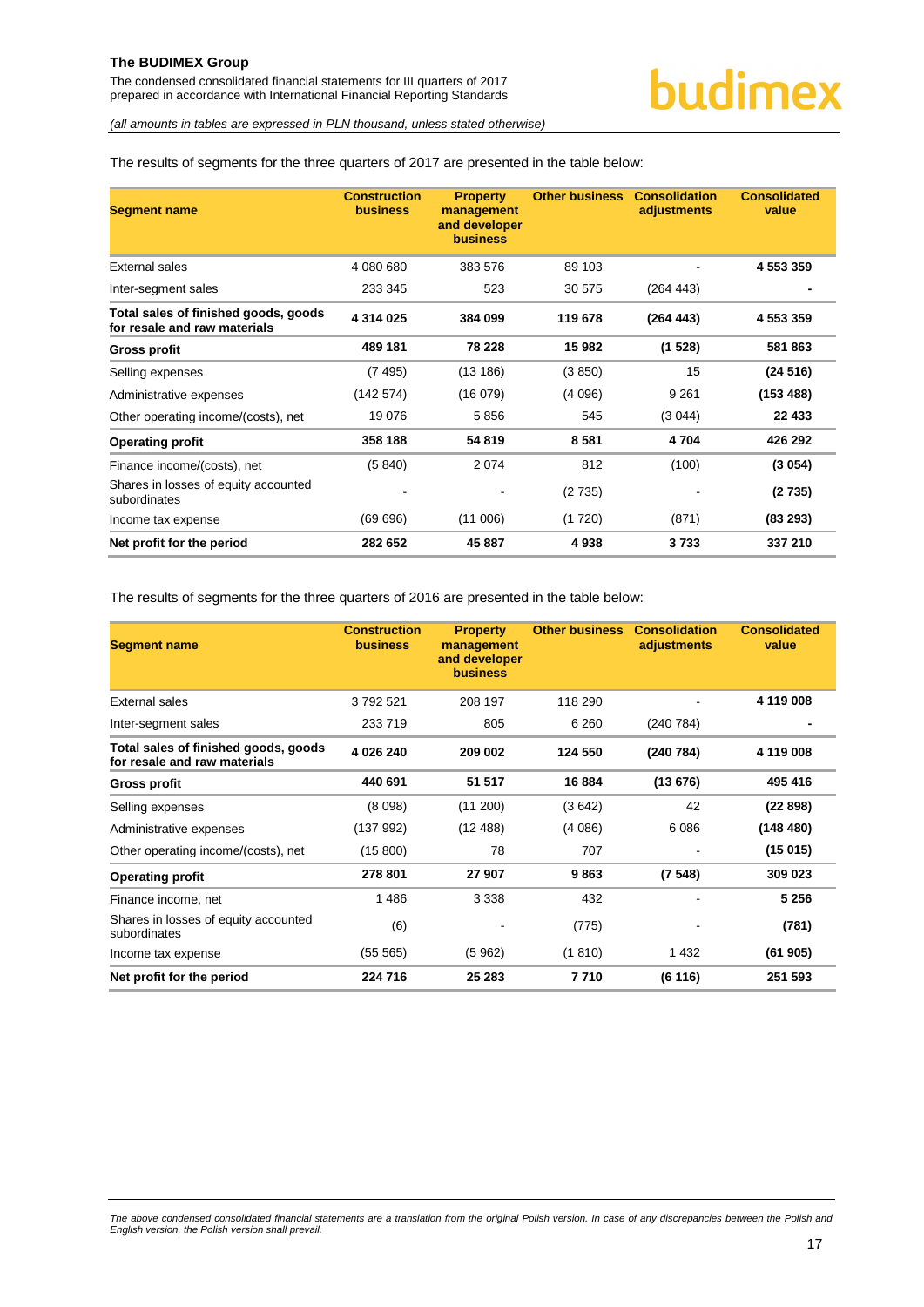#### <span id="page-18-0"></span>**6. Net sales of finished goods, goods for resale, raw materials and services by categories**

#### **6.1. Revenue by type of product or service**

In the period of 9 months ended 30 September 2017 the net sales of finished goods, goods for resale, raw materials and services by type of product or service were as follows:

| <b>Segment name</b>                                                  | <b>Construction</b><br><b>business</b> | <b>Property</b><br>management<br>and developer<br><b>business</b> | <b>Other business</b> | <b>Consolidation</b><br>adjustments | <b>Consolidated</b><br>value |
|----------------------------------------------------------------------|----------------------------------------|-------------------------------------------------------------------|-----------------------|-------------------------------------|------------------------------|
| Revenue from sale of construction and<br>assembly services           | 4 2 31 7 8 5                           | 346                                                               | 110 228               | (255 119)                           | 4 087 240                    |
| Revenue from sale of other services                                  | 19 201                                 | 3 0 2 4                                                           | 6801                  | (9324)                              | 19702                        |
| Revenue from sale of finished goods                                  | 59 628                                 | 380 729                                                           | 2 5 7 0               |                                     | 442927                       |
| Revenue from sale of goods for resale<br>and raw materials           | 3411                                   | $\blacksquare$                                                    | 79                    | $\blacksquare$                      | 3490                         |
| Total sales of finished goods, goods<br>for resale and raw materials | 4 314 025                              | 384 099                                                           | 119 678               | (264 443)                           | 4 553 359                    |

In the period of 9 months ended 30 September 2016 the net sales of finished goods, goods for resale, raw materials and services by type of product or service were as follows:

| <b>Segment name</b>                                                  | <b>Construction</b><br><b>business</b> | <b>Property</b><br>management<br>and developer<br><b>business</b> | <b>Other business</b> | <b>Consolidation</b><br>adjustments | <b>Consolidated</b><br>value |
|----------------------------------------------------------------------|----------------------------------------|-------------------------------------------------------------------|-----------------------|-------------------------------------|------------------------------|
| Revenue from sale of construction and<br>assembly services           | 3 982 448                              | $\overline{\phantom{a}}$                                          | 116 320               | (234 559)                           | 3864209                      |
| Revenue from sale of other services                                  | 20 914                                 | 2 7 7 6                                                           | 6804                  | (6225)                              | 24 269                       |
| Revenue from sale of finished goods                                  | 19815                                  | 206 172                                                           | 1 2 5 4               |                                     | 227 241                      |
| Revenue from sale of goods for resale<br>and raw materials           | 3063                                   | 54                                                                | 172                   | ٠                                   | 3 2 8 9                      |
| Total sales of finished goods, goods<br>for resale and raw materials | 4 026 240                              | 209 002                                                           | 124 550               | (240784)                            | 4 119 008                    |

#### <span id="page-18-1"></span>**6.2. Revenue by geographic area**

In the period of 9 months ended 30 September 2017 the net sales of finished goods, goods for resale, raw materials and services by geographic area were as follows:

| <b>Segment name</b>                                                  | <b>Construction</b><br><b>business</b> | <b>Property</b><br>management<br>and developer<br><b>business</b> | <b>Other business</b> | <b>Consolidation</b><br>adjustments | <b>Consolidated</b><br>value |
|----------------------------------------------------------------------|----------------------------------------|-------------------------------------------------------------------|-----------------------|-------------------------------------|------------------------------|
| Poland                                                               | 4 138 565                              | 384 099                                                           | 116 966               | (264 443)                           | 4 375 187                    |
| Germany                                                              | 154 566                                | $\,$                                                              | $\blacksquare$        | ٠                                   | 154 566                      |
| Other EU countries                                                   | 18 6 20                                | $\overline{\phantom{a}}$                                          | $\,$                  | ۰                                   | 18 620                       |
| Other countries*                                                     | 2 2 7 4                                | $\sim$                                                            | 2 7 1 2               | $\blacksquare$                      | 4986                         |
| Total sales of finished goods, goods<br>for resale and raw materials | 4 314 025                              | 384 099                                                           | 119 678               | (264 443)                           | 4 553 359                    |

*\*other countries include Ukraine and Russia*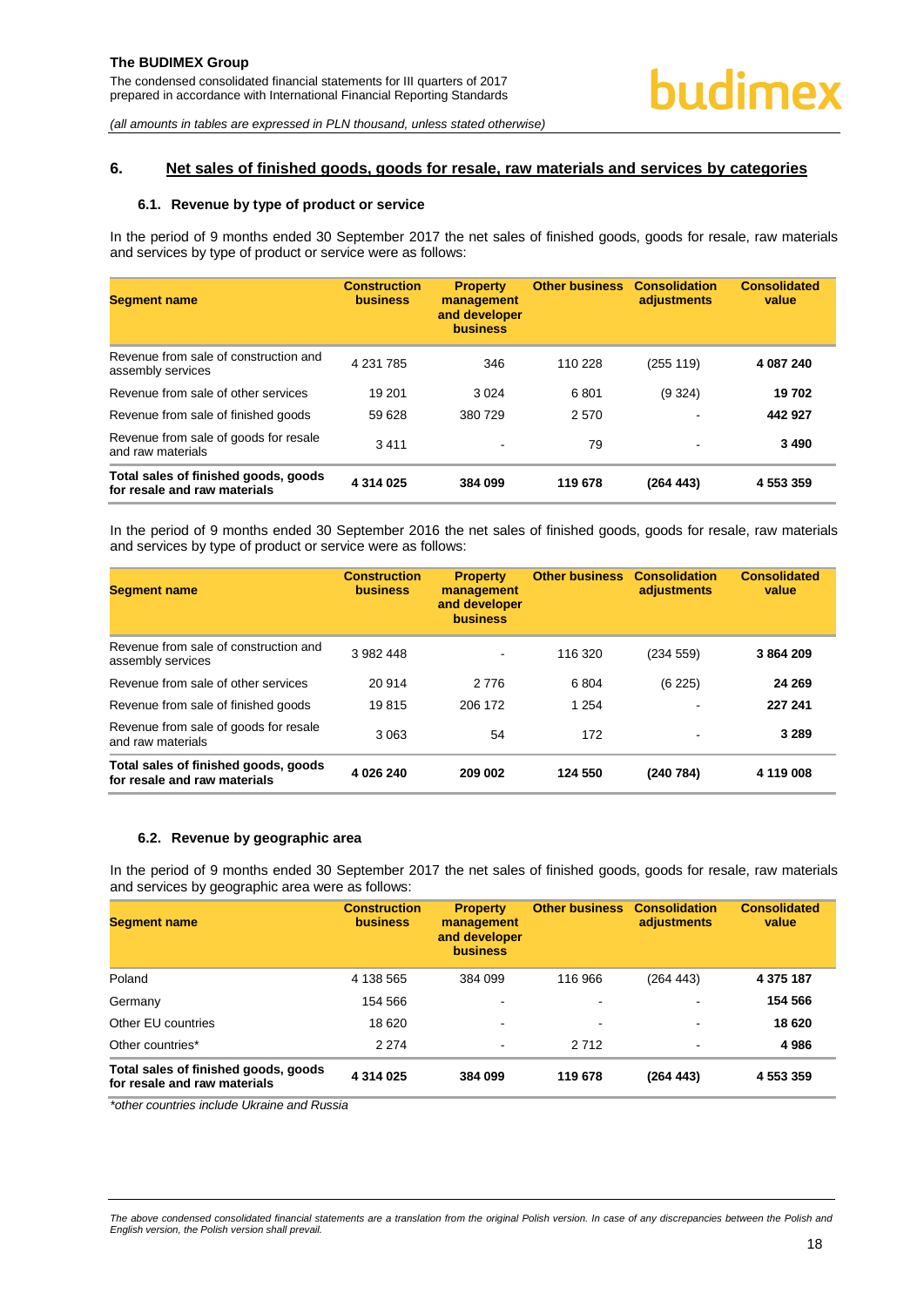*(all amounts in tables are expressed in PLN thousand, unless stated otherwise)*

In the period of 9 months ended 30 September 2016 the net sales of finished goods, goods for resale, raw materials and services by geographic area were as follows:

| <b>Segment name</b>                                                  | <b>Construction</b><br><b>business</b> | <b>Property</b><br>management<br>and developer<br><b>business</b> | <b>Other business</b> | <b>Consolidation</b><br>adjustments | <b>Consolidated</b><br>value |
|----------------------------------------------------------------------|----------------------------------------|-------------------------------------------------------------------|-----------------------|-------------------------------------|------------------------------|
| Poland                                                               | 3 880 152                              | 209 002                                                           | 123 803               | (240 784)                           | 3972173                      |
| Germany                                                              | 138 610                                | $\,$                                                              | 14                    |                                     | 138 624                      |
| Other EU countries                                                   | 2 1 2 6                                | $\,$                                                              | $\,$                  | -                                   | 2 1 2 6                      |
| Other countries*                                                     | 5 3 5 2                                | $\blacksquare$                                                    | 733                   | $\blacksquare$                      | 6 0 8 5                      |
| Total sales of finished goods, goods<br>for resale and raw materials | 4 026 240                              | 209 002                                                           | 124 550               | (240784)                            | 4 119 008                    |

*\*other countries include Ukraine and Russia* 

#### <span id="page-19-0"></span>**6.3. Revenue of the segment "Contruction business" by construction type**

The net sales of finished goods, goods for resale, raw materials and services of the operating segment "construction business", which is the most significant one in the Group, were additionally split by construction type. The data for the period of 9 months ended 30 September 2017 and the period of 9 months ended 30 September 2016 were as follows:

| <b>Type of construction</b>                                                                               | Total sales of finished goods, goods for resale and raw materials<br>for a 9-month period ended:<br>30 September 2017<br>30 September 2016 |           |  |  |
|-----------------------------------------------------------------------------------------------------------|--------------------------------------------------------------------------------------------------------------------------------------------|-----------|--|--|
| Civil engineering (infrastructure)                                                                        | 2 3 2 4 8 4 1                                                                                                                              | 2 432 871 |  |  |
| General construction, of which:                                                                           | 1 989 184                                                                                                                                  | 1 593 369 |  |  |
| - non-residential                                                                                         | 1 396 906                                                                                                                                  | 1 093 172 |  |  |
| - residential                                                                                             | 592 278                                                                                                                                    | 500 197   |  |  |
| Total sales of finished goods, goods for resale<br>and raw materials - segment "Construction<br>business" | 4 314 025                                                                                                                                  | 4 026 240 |  |  |

#### <span id="page-19-1"></span>**7. Related party transactions**

Transactions with related parties made in the period of 9 months ended 30 September 2017 and in period of 9 months ended 30 September 2016 and unsettled balances of receivables and liabilities as at 30 September 2017 and 31 December 2016 are presented in the tables below:

|                                                             |                                    | <b>Receivables</b> |                                    | <b>Liabilities</b> |
|-------------------------------------------------------------|------------------------------------|--------------------|------------------------------------|--------------------|
|                                                             | 30 September 2017 31 December 2016 |                    | 30 September 2017 31 December 2016 |                    |
| Parent Company and related parties<br>(the Ferrovial Group) | 20 541                             | 20 472             | 72 327                             | 95 843             |
| Jointly-controlled entities                                 | 18518                              | 8890               | 789                                | 665                |
| Associates                                                  | 192                                | 357                | 1 5 5 4                            | 1537               |
| Other related entities - non-consolidated<br>subsidiaries*  | 24                                 |                    | 623                                | 623                |
| Other related entities - other*                             | 8                                  |                    |                                    |                    |
| Other related entities – through key<br>personnel*          |                                    |                    | ٠                                  |                    |
| Total settlements with related parties                      | 39 283                             | 29 7 26            | 75 293                             | 98 668             |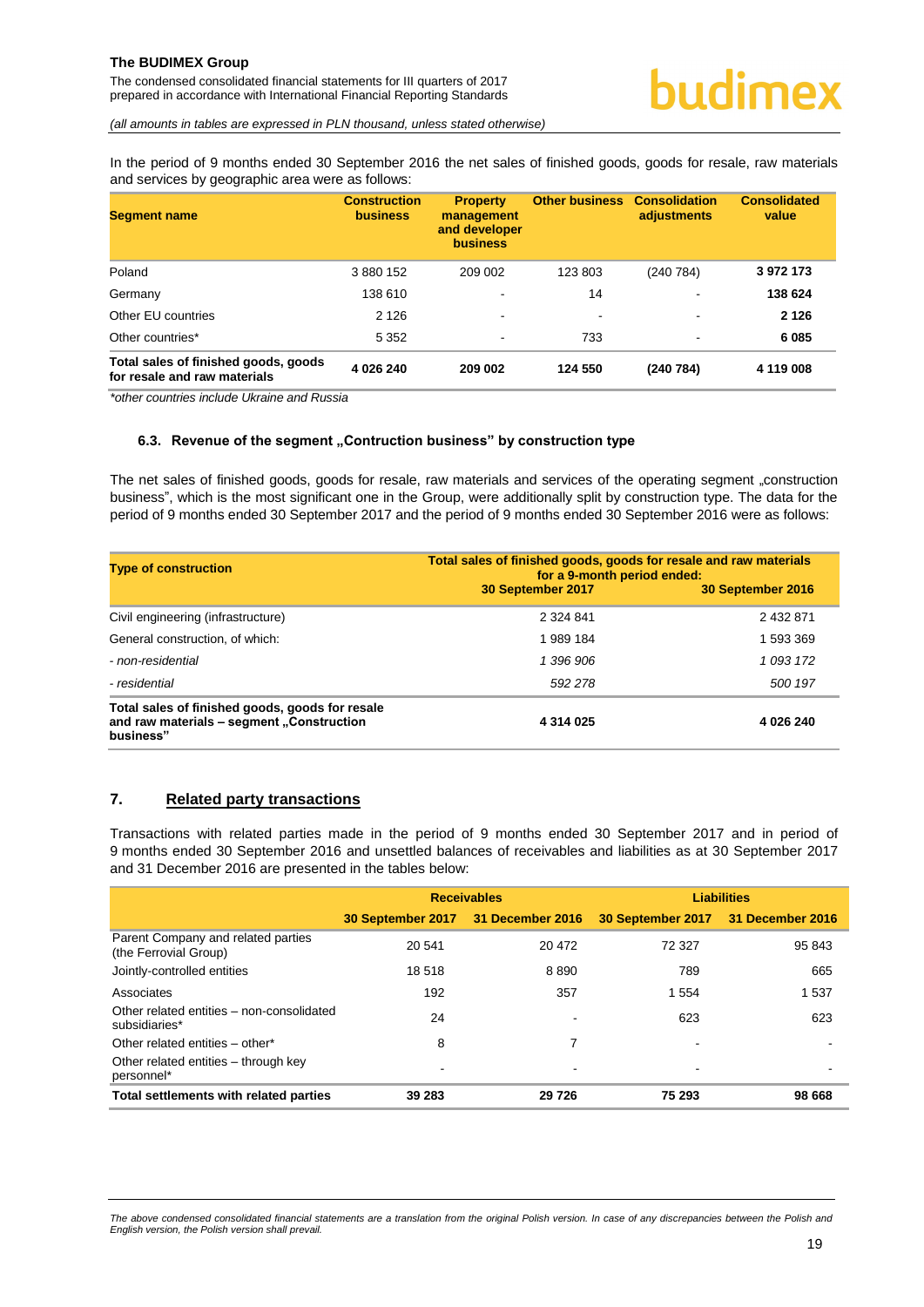The condensed consolidated financial statements for III quarters of 2017 prepared in accordance with International Financial Reporting Standards

*(all amounts in tables are expressed in PLN thousand, unless stated otherwise)*

|                                                             |                                    | Loans granted / acquired debt securities | Loans taken out / issued debt securities |         |  |
|-------------------------------------------------------------|------------------------------------|------------------------------------------|------------------------------------------|---------|--|
|                                                             | 30 September 2017 31 December 2016 |                                          | 30 September 2017 31 December 2016       |         |  |
| Parent Company and related parties<br>(the Ferrovial Group) |                                    |                                          | 8972                                     | 9 1 6 5 |  |
| Jointly-controlled entities                                 |                                    |                                          |                                          |         |  |
| Associates                                                  | 61 557                             | 9 1 6 3                                  |                                          |         |  |
| Other related entities - non-consolidated<br>subsidiaries*  |                                    |                                          | -                                        |         |  |
| Other related entities - other*                             |                                    |                                          |                                          |         |  |
| Other related entities – through key<br>personnel*          |                                    |                                          |                                          |         |  |
| Total settlements with related parties                      | 61 557                             | 9 1 6 3                                  | 8972                                     | 9 1 6 5 |  |

|                                                             | Sales of finished goods and services<br>9-month period<br>ended 30 September<br>2017<br>2016 |         | <b>Purchase of finished goods and</b><br><b>services</b><br>9-month period<br>ended 30 September<br>2017<br>2016 |         |
|-------------------------------------------------------------|----------------------------------------------------------------------------------------------|---------|------------------------------------------------------------------------------------------------------------------|---------|
| Parent Company and related parties<br>(the Ferrovial Group) | 819                                                                                          | 6939    | (33087)                                                                                                          | (31925) |
| Jointly-controlled entities                                 | 39 992                                                                                       | 508     |                                                                                                                  |         |
| Associates                                                  | 819                                                                                          | 527     | (5190)                                                                                                           | (4857)  |
| Other related entities - non-consolidated<br>subsidiaries*  | 206                                                                                          | 208     |                                                                                                                  | (1)     |
| Other related entities - other*                             |                                                                                              |         |                                                                                                                  |         |
| Other related entities - through key personnel*             |                                                                                              | ۰       |                                                                                                                  | (15)    |
| Total transactions with related parties                     | 41836                                                                                        | 8 1 8 2 | (38 277)                                                                                                         | (36798) |

|                                                             | <b>Finance income</b><br>9-month period<br>ended 30 September<br>2017<br>2016 |     | <b>Finance costs</b><br>9-month period<br>ended 30 September<br>2016<br>2017 |      |
|-------------------------------------------------------------|-------------------------------------------------------------------------------|-----|------------------------------------------------------------------------------|------|
| Parent Company and related parties<br>(the Ferrovial Group) |                                                                               |     | (44)                                                                         | (54) |
| Jointly-controlled entities                                 |                                                                               |     |                                                                              |      |
| Associates                                                  | 1 370                                                                         | 252 |                                                                              |      |
| Other related entities - non-consolidated<br>subsidiaries*  |                                                                               |     |                                                                              |      |
| Other related entities - other*                             |                                                                               |     |                                                                              |      |
| Other related entities - through key personnel*             |                                                                               |     | ۰                                                                            |      |
| Total transactions with related parties                     | 1 370                                                                         | 252 | (44)                                                                         | (54) |

\*) Other related parties represent controlled or jointly controlled entities or entities, on which the key management person of the Parent Company or of the subsidiary of the Budimex Group or his close relative exercises significant influence, or has significant number of votes at the shareholders' meeting of this company.

Inter-Group transactions are made on an arm's length basis.

#### <span id="page-20-0"></span>**8. Factors which will affect results achieved by the Group in a period covering at least the quarter**

The main factors that may affect the financial situation of the Group at least in the next quarter include:

- instability on the financial markets,
	- higher demand for subcontractors' services and their financial standing, which might have influence on quality and timeliness of the works performed,
- fluctuations of exchange rates, which have the impact on the sales revenue, operating costs and result of the valuation and realisation of derivative financial instrument contracts,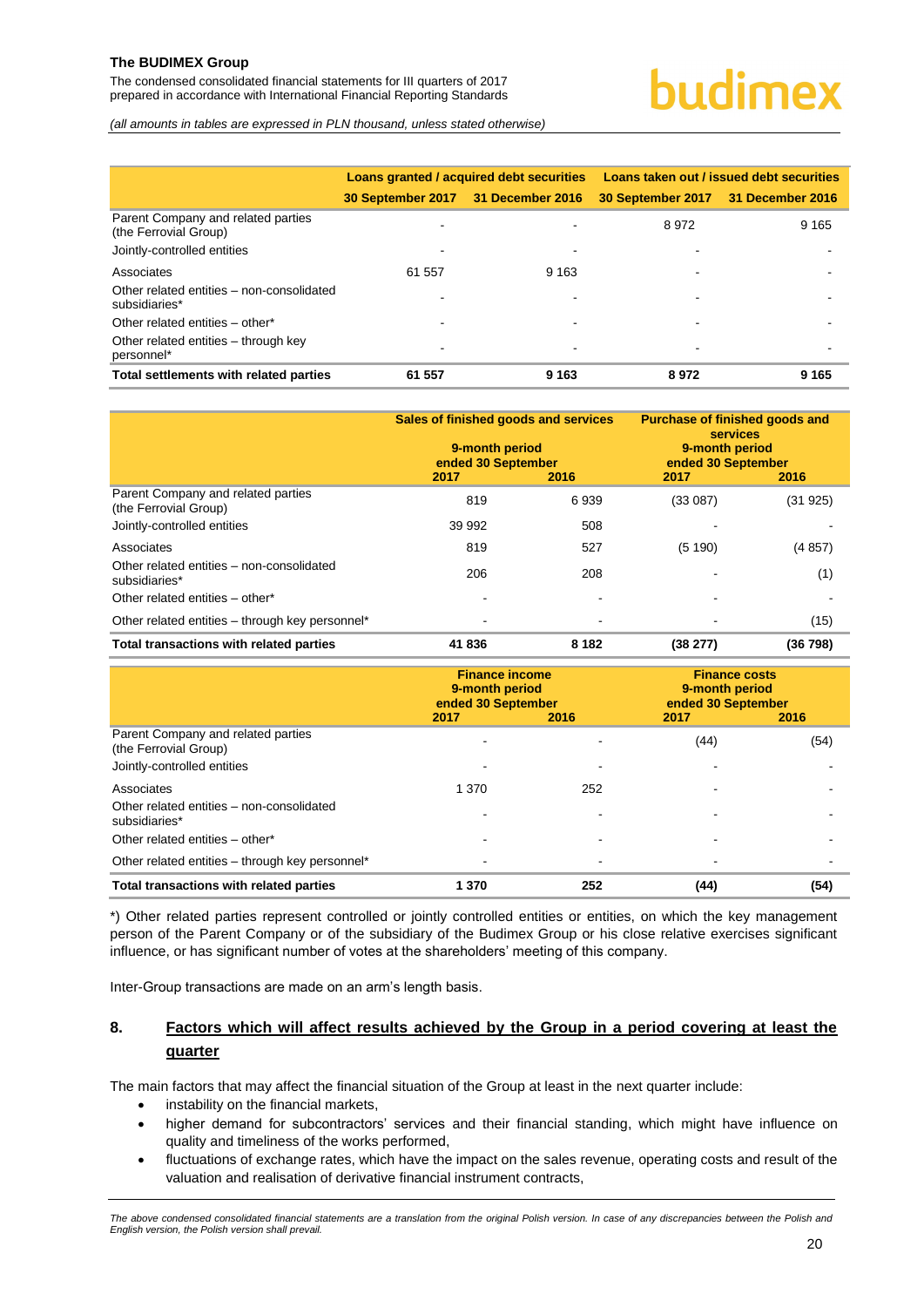

- price level of material and construction services affecting the amount of direct costs of realised contracts,
- intensification of actions aimed at recovery of overdue debts, which were provided for and strengthening the operational and financial control in respect of contracts realised,
- results of the pending legal proceedings, described in more detail in note [13](#page-22-3) to these consolidated financial statements,
- availability of qualified employees,
- level of competition in public tenders.

As at 30 September 2017 the backlog was PLN 9 280 579 thousand. The value of contracts signed between January and September 2017 was PLN 4 477 295 thousand. The number of pre-sold apartments in the period from January - September 2017 (without booking) is 1 220 units.

#### <span id="page-21-0"></span>**9. The main events in the third quarter of 2017 and significant events after 30 September 2017**

In the third quarter of 2017 and till the date of the report the Budimex Group companies have been notified about the selection of their offer or entered into the following contracts:

#### *Significant contracts:*

| Date of the<br>first current<br>report | <b>Customer</b>                                                          | <b>Contract value</b>    | <b>Description</b>                                                                                                                                                                                                                                                                                                                                                                                                                                                                                                                |
|----------------------------------------|--------------------------------------------------------------------------|--------------------------|-----------------------------------------------------------------------------------------------------------------------------------------------------------------------------------------------------------------------------------------------------------------------------------------------------------------------------------------------------------------------------------------------------------------------------------------------------------------------------------------------------------------------------------|
| 3.07.2017                              | Generalna Dyrekcja Dróg<br>Krajowych i Autostrad                         | 278 158                  | Selection of the bid of Budimex SA as the most<br>advantageous one in the tender for design and<br>construction of S-61 express road Ostrów Mazowiecka-<br>Szczuczyn, section: junction Stawiski (excluding the<br>junction) – start of the Szczuczyn ring road, with length of<br>approx. 18.002 km.                                                                                                                                                                                                                             |
| 18.07.2017                             | LIDL Sp. z o.o. Sp.k.                                                    | 146 436                  | Selection of the Budimex bid in the tender procedure for<br>the construction of Lidl Mińsk Mazowiecki Distribution<br>Centre. The contract was signed on 3 August 2017.                                                                                                                                                                                                                                                                                                                                                           |
| 21.07.2017                             | Generalna Dyrekcja Dróg<br>Krajowych i Autostrad                         | 211 249                  | Selection of the bid of Budimex SA as the most<br>advantageous one in the public procurement procedure<br>involving construction of the S7 express road on the<br>section: border of Mazowieckie /Świętokrzyskie provinces<br>- road and rail junction in Skarżysko-Kamienna. The<br>contract was signed on 10 October 2017.                                                                                                                                                                                                      |
| 1.08.2017                              | XEOS Spółka z o.o.                                                       | 120 599                  | Budimex SA signed a contract for the construction of<br>aircraft engine service center in Sroda Slaska.                                                                                                                                                                                                                                                                                                                                                                                                                           |
| 3.08.2017                              | PKP Polskie Linie Kolejowe<br>SA                                         | 596 721<br>$(259 596)^*$ | Selection of the bid from the consortium of Budimex SA -<br>the partner of the consortium with the share of 50% and<br>Torpol SA (consortium leader) as the most advantageous<br>one in the tender for "Construction works in the tender<br>No. 2 - Modernization of Trzebinia - Krzeszowice section<br>(km 29.110 - 46.700 line No. 133)". The value of the offer<br><b>PLN</b><br>596 721<br>thousand<br>(including<br>conditional<br>is<br>remuneration of PLN 77 530 thousand). The contract was<br>signed on 2 October 2017. |
| 18.08.2017                             | Generalna Dyrekcję Dróg<br>Krajowych i Autostrad<br>Oddział w Szczecinie | 293 126                  | Selection of the bid from Budimex SA as the most<br>advantageous one in the tender for the construction of<br>Brzozów ring road as a part of S3 expressway and<br>adaptation of the national road no. 3 to parameters of an<br>expressway, section Brzozowo - Miękowo.                                                                                                                                                                                                                                                            |
| 18.08.2017                             | Generalna Dyrekcję Dróg<br>Krajowych i Autostrad<br>Oddział w Szczecinie | 102 663                  | Selection of the bid from Budimex SA as the most<br>advantageous one in the tender for the adaptation of the<br>national road no. 3 to parameters of an expressway,<br>section Miekowo (end of the Miekowo ring road) -<br>Rzęśnica (Rzęśnica junction).                                                                                                                                                                                                                                                                          |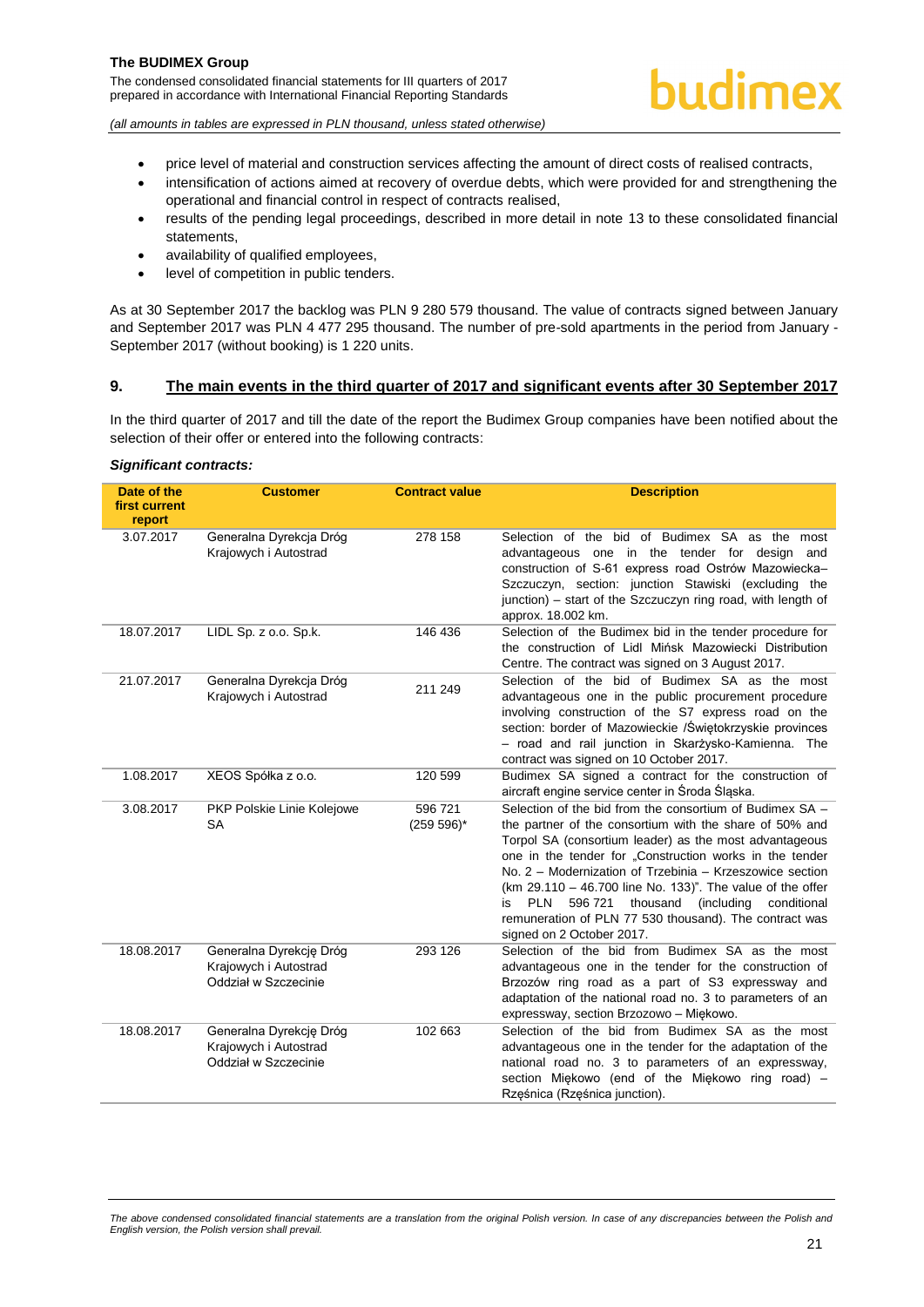### <span id="page-22-0"></span>hudimex

*(all amounts in tables are expressed in PLN thousand, unless stated otherwise)*

| Date of the<br>first current<br>report | <b>Customer</b>                                    | <b>Contract value</b>                       | <b>Description</b>                                                                                                                                                                                                                                                                                          |
|----------------------------------------|----------------------------------------------------|---------------------------------------------|-------------------------------------------------------------------------------------------------------------------------------------------------------------------------------------------------------------------------------------------------------------------------------------------------------------|
| 17.10.2017                             | <b>Horizont Project Development</b><br>Sp. z. 0.0. | 127 190 (total<br>value of the<br>contracts | Budimex SA concluded further contracts with Horizont<br>Project Development Sp. z o.o. The highest-value contract<br>was concluded on 8 August 2017 for the supply of<br>prefabricated reinforced concrete substructures to the<br>wood production plant in Biskupiec, amounting to PLN<br>59 863 thousand. |

\* share of the Budimex Group without conditional remuneration

#### **10. Issue, redemption and repayment of debt and equity securities**

In the third quarter of 2017 Budimex SA and Group companies did not issue, redeem or repay debt or equity securities.

#### <span id="page-22-1"></span>**11. The Management Board's position on the feasibility of results stated in the financial forecasts published earlier for the year in view of the financial results presented in the quarterly report in relation to the projected results**

Budimex SA did not publish any forecasts.

#### <span id="page-22-2"></span>**12. Statement of ownership of shares of Budimex SA or rights to such shares (options) held by the managing or supervisory persons of Budimex SA as at the date of publication of this report together with indication of changes in the ownership in the third quarter of 2017**

As at the date of publication of the report members of the Management Board and Supervisory Board of Budimex SA held the following number of shares:

| Marcin Wegłowski  | (Management Board member)           | 2830 shares  |
|-------------------|-------------------------------------|--------------|
| Marek Michałowski | (chairman of the Supervisory Board) | 3 900 shares |

Above mentioned members of the Management Board and Supervisory Board do not own share options of the company. As at the date of publication of this report other managing and supervisory persons of Budimex SA do not hold its shares or share options. There was no change in the status of ownership from the date of publication of the quarterly report for the half-year of 2017, i.e. 31 August 2017.

#### <span id="page-22-3"></span>**13. Proceedings pending as at 30 September 2017 before court, competent arbitration body or any public administration authority**

The total value of legal proceedings in progress in respect of liabilities and receivables as at 30 September 2017 was PLN 455 483 thousand. Excess of the value of proceedings against Group companies over proceedings relating to claims of Group companies amounted to PLN 185 377 thousand.

In accordance with information in the possession of Budimex SA, the total value of legal proceedings in progress in respect of liabilities of Budimex SA and its subsidiaries as at 30 September 2017 was PLN 320 430 thousand. These proceedings involve the Group companies' operating activity.

The proceedings in the highest value case are pending before the Court of Arbitration at the Polish Chamber of Commerce in Warsaw, which involve the consortium members: Ferrovial Agroman SA, Budimex SA and Estudio Lamela S.L. (the FBL Consortium) and Przedsiębiorstwo Państwowe "Porty Lotnicze" (PPL). The litigation is the result of PPL serving a notice rescinding the contract for the development and modernization of Terminal 2 of the Warsaw Chopin Airport.

Initially, the proceedings related solely to the claim filed on 24 January 2008 by the FBL Consortium, in relation to bank guarantees realised by PPL groundlessly, which were given as a performance bond for a total amount of PLN 54 382 thousand. That case was finally resolved by a judgment of the Court of Appeal in Warsaw of 23 August 2012.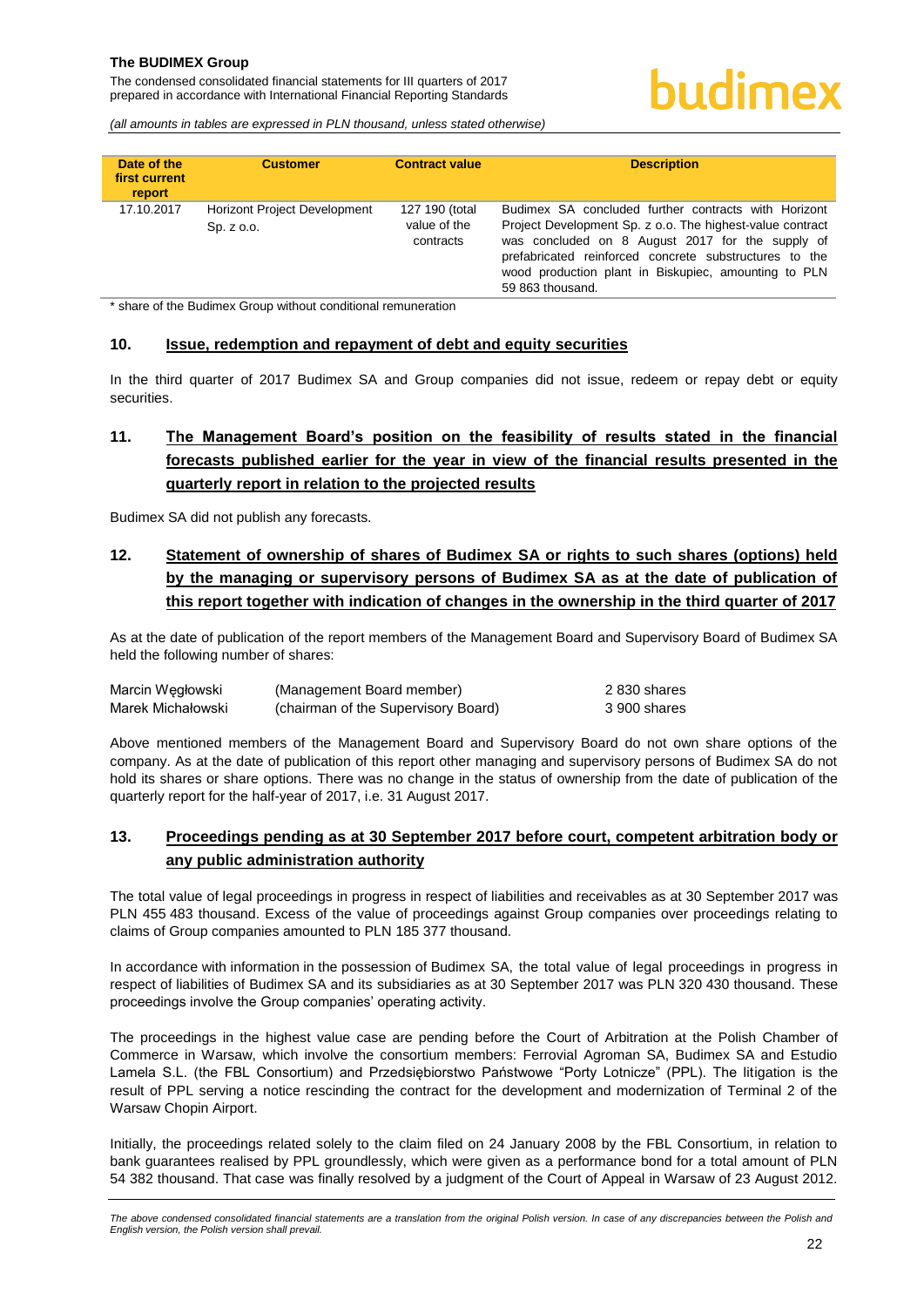### budimex

*(all amounts in tables are expressed in PLN thousand, unless stated otherwise)*

The total value of the awarded claim and the amount of statutory interest for late payment was PLN 87 920 thousand (the amount attributable to Budimex SA was PLN 35 168 thousand, of which PLN 21 612 thousand as reimbursement of the performance bond). The court enforcement officer transferred that amount to the bank account of Budimex SA on 28 September 2012. After the cassation appeal of PPL was dismissed by the Supreme Court, the enforcement proceedings became final and PPL cannot submit now any further claims against the FBL Consortium regarding reimbursement of the amounts adjudicated in the partial judgment.

In the course of the proceedings before the Court of Arbitration, PPL filed a counter-claim of a total amount of PLN 135 719 thousand, covering claims for the redress of damage, including lost benefits, return of unjust enrichment and liquidated damages. On 31 July and 26 October 2009, PPL filed to the Court of Arbitration further written statements of claim including extension of the counter-claim, changing the original amount of counter-claim from PLN 135 719 thousand to PLN 280 894 thousand. As a result of subsequent procedural steps, in August 2012, the PPL's claim was raised to PLN 298 892 thousand. According to the value of the shares set forth in the consortium agreement, the risk allocated to Budimex SA does not exceed the total of PLN 119 556 thousand.

According to Budimex SA, all claims under the PPL's counter-suit are groundless. Consequently, on 21 October 2008, the FBL Consortium filed a response to the counter-claim, which contained a motion to dismiss the action in its entirety, and hence the statement on the groundlessness of PPL's claims. Until now, during several hearings, the court has examined all witnesses for the claimant and the counter-claimant with respect to the circumstances included in PPL's counter-claim. The evidence from an expert opinion is the last to be considered with respect to this part of the dispute. This, however, may be done only after the Court has completed the hearing of evidence concerning filed claims. The findings presented in the expert opinion on the claims of the FBL Consortium will affect the scope of claims of PPL and, consequently, the scope of evidence taken in order to prove them.

Regardless of the PPL's counter-claim and in accordance with former announcements, on 27 February 2009 the FBL Consortium submitted a statement of claim including an extension of the main claim by the amount of PLN 216 458 thousand, covering: remuneration for the works performed, but not paid by the Investor, remuneration for additional works, and reimbursement for the retained amounts and interest on late payments. Under the consortium contract, the share of Budimex SA in this claim amounts to PLN 86 583 thousand.

On 27 May 2010, the Court of Arbitration issued a decision under which the evidence from the expert's opinion evaluating reasonableness of the PPL claims was accepted (except for any amounts sought at that stage). The expert appointed by the Court of Arbitration, the BS Consulting Group, started to work at the end of 2010. There were several meetings with proxies of parties and the expert and there was an inspection of the airport objects with the participation of the aforementioned expert in March 2011. Technical opinion prepared by the expert, that was delivered to proxies of both parties on 29 July 2011, represented the result of his work. The parties submitted comments, remarks and detailed questions to the opinion prepared by the expert. Upon taking these into consideration, the expert prepared his final supplementary opinion at the end of March 2012. The assessment presented in the opinion was favourable to the FBL Consortium as it, among other things, confirmed that the FBL Consortium was entitled to postpone the work completion deadline.

Due to completion by the expert of work on the validity of PPL's claims, the Court ordered both parties to present final calculations of their claims, while taking into account the expert's views expressed in the opinion. As a result, PPL extended the claim as stated above to PLN 298 892 thousand, and the value of the FBL Consortium's claim remained unchanged.

Pursuant to a decision of the Court of Arbitration dated 28 January 2013 and based on a site inspection performed in July 2013, the expert, i.e. the BS Consulting Group, was to draft an opinion – an assessment of the value of claims submitted by the FBL Consortium in the extended claim by the end of October 2013. Due to the fact that the expert did not prepare this opinion to a set deadline, the Court of Arbitration, during the hearing on 20 December 2013, decided to appoint another court expert. In 2015, the final scope of the opinion was determined as well as the composition of a new team of experts. Consequently, only in October 2016 the parties received an opinion on the Consortium's claims prepared by the new team of experts. This opinion proves that the experts considered, in principle, all claims of the Consortium, which account for the majority of the amount of the claim. Nevertheless, in the opinion of the Consortium, the amount of claim recognised by experts is still underestimated because it does not account for all claims that were filed. At the beginning of August 2017 the experts handed over to the Panel of Arbitrators and the parties a further (third) supplementary opinion. In the opinion they generally upheld their conclusions - this opinion does not adversely affect the Consortium's claim. The next two dates for the hearings have been set for the end of October, and their purpose will be to complement the hearing of the experts and to complete the process.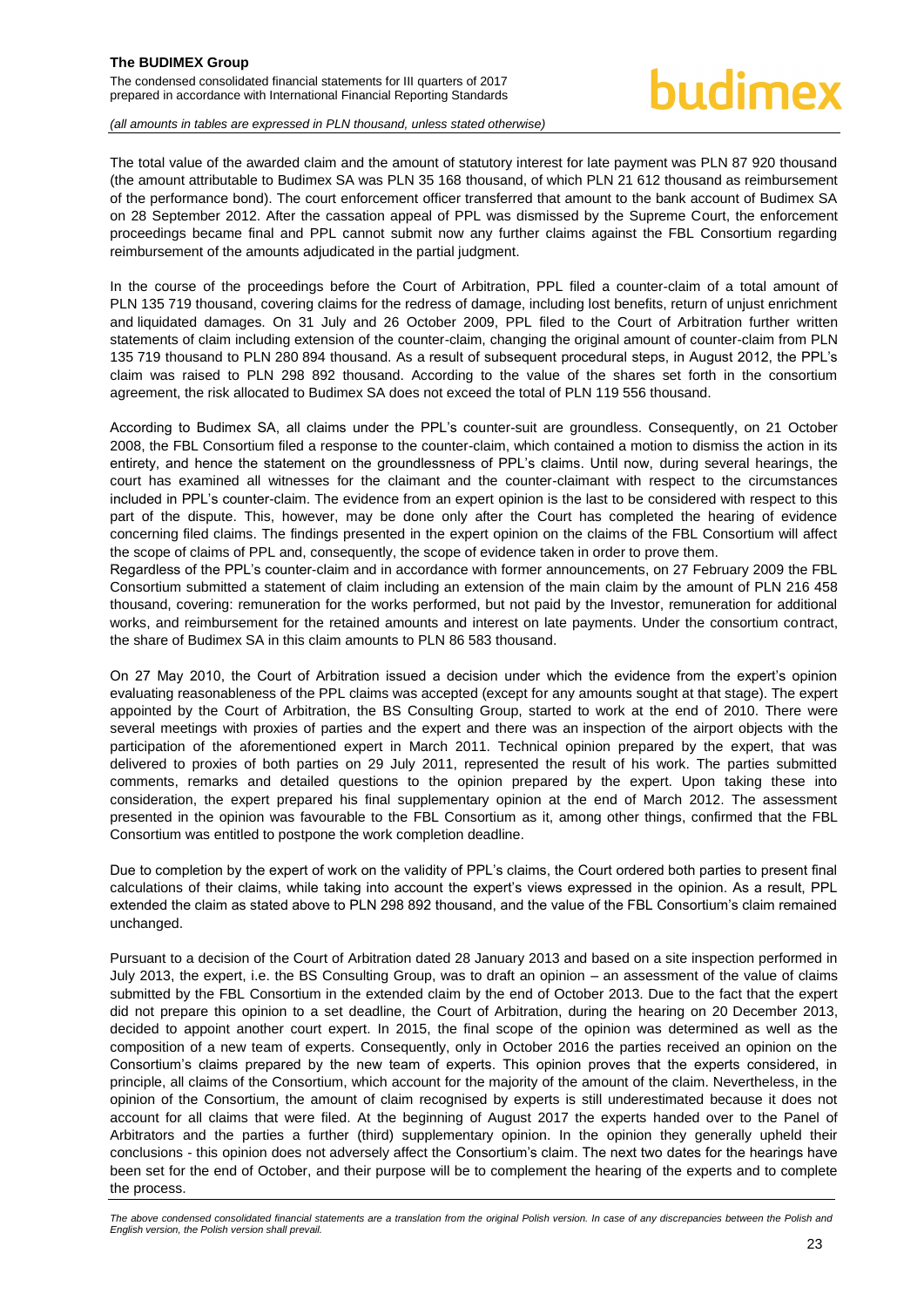The Management Board is of the opinion that the final judgement of the Court of Arbitration will be favourable to the FBL Consortium.

On 24 July 2017 a lawsuit against Budimex SA and Ferrovial Agroman SA in Madrid, members of the consortium related to implementation of the contract "Construction of the new premises for the Silesian Museum in Katowice" concluded on 7 June 2011, was filed by the petitioner — Silesian Museum in Katowice.

The petitioner requests that the plaintiffs are either condemned in solidum to pay the amount of PLN 122 758 thousand plus statutory interest from the date the lawsuit was filed for improper performance of the obligation under the Contract, either alternatively the court adjudges the claim for decreasing the price by PLN 34 675 thousand as the reimbursement of part of the remuneration, which was wrongly paid in petitioner's opinion. Article 471 of the civil code was specified as the grounds for pursuing the main claim, and the provisions on statutory warranty were specified for the alternative claim.

In the opinion of the Management Board of Budimex SA the claims in the lawsuit are groundless. The irregularities, which in the Petitioner's opinion constitute actual grounds of the claims, provided that these do exist, do not result from actions or omissions of the consortium. Moreover, proper performance of the building by the consortium was confirmed by the Petitioner issuing the Work Acceptance Certificate and Implementation Certificate for the Silesian Museum building in Katowice. The Management Board assesses that the provisions for warranty repairs recognized beforehand fully cover the risks related to contract implementation.

Another material in value legal proceedings relate to the claim filed on 5 March 2008 by Miejskie Wodociągi i Kanalizacja w Bydgoszczy Sp. z o.o. requesting that the amount of PLN 25 252 thousand be awarded jointly and severally against the consortium to which the Budimex SA and Budimex Dromex SA belonged. The claim relates to the replacement of contractor costs incurred by the investor when the consortium rescinded the contract. The share of the companies in the consortium was 90%, therefore the value of the claim for which Budimex SA is presently liable is PLN 22 727 thousand. The court ended examination of witnesses of both parties, then heard the parties, and on 6 February 2014 accepted the evidence from the construction expert opinion with regard, inter alia, to the assessment of quality and value of works completed by the defendant, the scope and completeness of works to be performed as well as the value of corrections. The expert drafted an opinion which the defendant considers to be in its favour. This assessment is confirmed by the actions of the claimant who submitted a request for appointment of a new expert. The court did not consider the request of the claimant in this matter and allowed to include in the court protocol only oral supplementary opinion of the expert, which was duly provided during the court hearing on 21 April 2015. The claimant filed another request for an opinion a new expert; which turned out to be the same as the first expert's opinion. On 12 July 2017 the court of first instance issued a judgment in which it ordered Budimex SA to pay only PLN 22 thousand (in return for the costs of the expert's investigations) and dismissed the claim entirely.

As at the date of this report the final outcome of the remaining proceedings is not known.

The total value of legal proceedings pending in respect of claims of Budimex SA and its subsidiaries amounted to PLN 135 053 thousand as at 30 September 2017. The proceedings relate mainly to the recovery of overdue receivables from business partners and to additional claims in respect of the construction work performed. As at the date of this report, the final outcome of the proceedings is not known.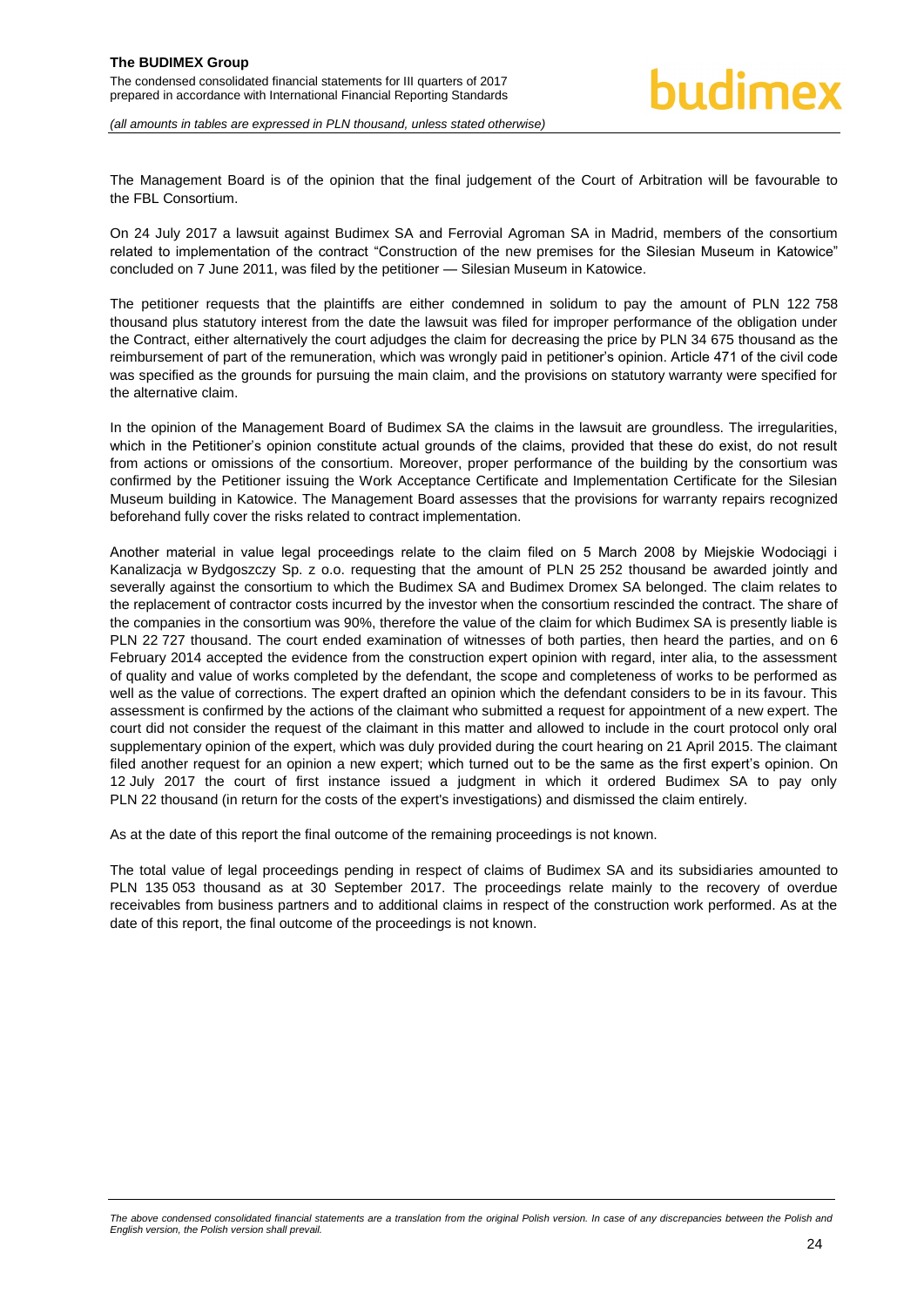*(all amounts in tables are expressed in PLN thousand, unless stated otherwise)*

#### <span id="page-25-0"></span>**14. Contingent assets and contingent liabilities**

|                                                | 30 September 2017 | 31 December 2016 |
|------------------------------------------------|-------------------|------------------|
| <b>Contingent assets</b>                       |                   |                  |
| From related parties, of which:                |                   |                  |
| - quarantees and sureties received             |                   |                  |
| - bills of exchange received as security       |                   |                  |
| From related parties, total                    |                   |                  |
| <b>From other entities</b>                     |                   |                  |
| - guarantees and sureties received             | 542 111           | 475 101          |
| - bills of exchange received as security       | 4 5 6 4           | 12 373           |
| From other entities, total                     | 546 675           | 487 474          |
| Other contingent assets                        | 34 918            | 16 117           |
| <b>Total contingent assets</b>                 | 581 593           | 503 591          |
| <b>Contingent liabilities</b>                  |                   |                  |
| To related parties, of which:                  |                   |                  |
| - guarantees and sureties issued               | 2828              | 5 0 3 7          |
| - bills of exchange issued as performance bond |                   |                  |
| To related parties, total                      | 2828              | 5 0 3 7          |
| To other entities, of which:                   |                   |                  |
| - guarantees and sureties issued               | 3 5 2 7 4 0 2     | 3 0 28 1 56      |
| - bills of exchange issued as performance bond | 15 355            | 2695             |
| To other entities, total                       | 3 542 757         | 3 030 851        |
| <b>Other contingent liabilities</b>            | 134 381           | 133 554          |
| <b>Total contingent liabilities</b>            | 3 679 966         | 3 169 442        |
| <b>Total contingent items</b>                  | (3098373)         | (2665851)        |

Contingent assets represent guarantees issued by banks and other financial institutions to the companies of the Budimex Group as security for the potential claims the Group may file against its business partners in respect of the construction contracts in progress.

Contingent liabilities represent guarantees and sureties issued by banks to business partners of the Group as security for the potential claims they may be filed against the Group in respect of the construction contracts in progress. Banks are entitled to recourse the underlying claims to Group companies. Guarantees issued to the Group's customers represent an alternative, to the retentions held, method of securing potential claims of customers.

The bills of exchange issued represent a security for the settlement of liabilities towards the strategic suppliers of the Group, while the bills of exchange received and recognized under contingent assets represent security for the repayment by the Group customers of the amounts due to the Group.

Other contingent liabilities include among others voluntary acceptance of enforcement constituting a security of payment up to the amount of PLN 134 381 thousand due and payable in the case of improper performance of obligations and investment liabilities of Budimex SA under the acquisition agreement concerning shares of Przedsiębiorstwo Napraw Infrastruktury Sp. z o.o.

The above condensed consolidated financial statements are a translation from the original Polish version. In case of any discrepancies between the Polish and *English version, the Polish version shall prevail.*